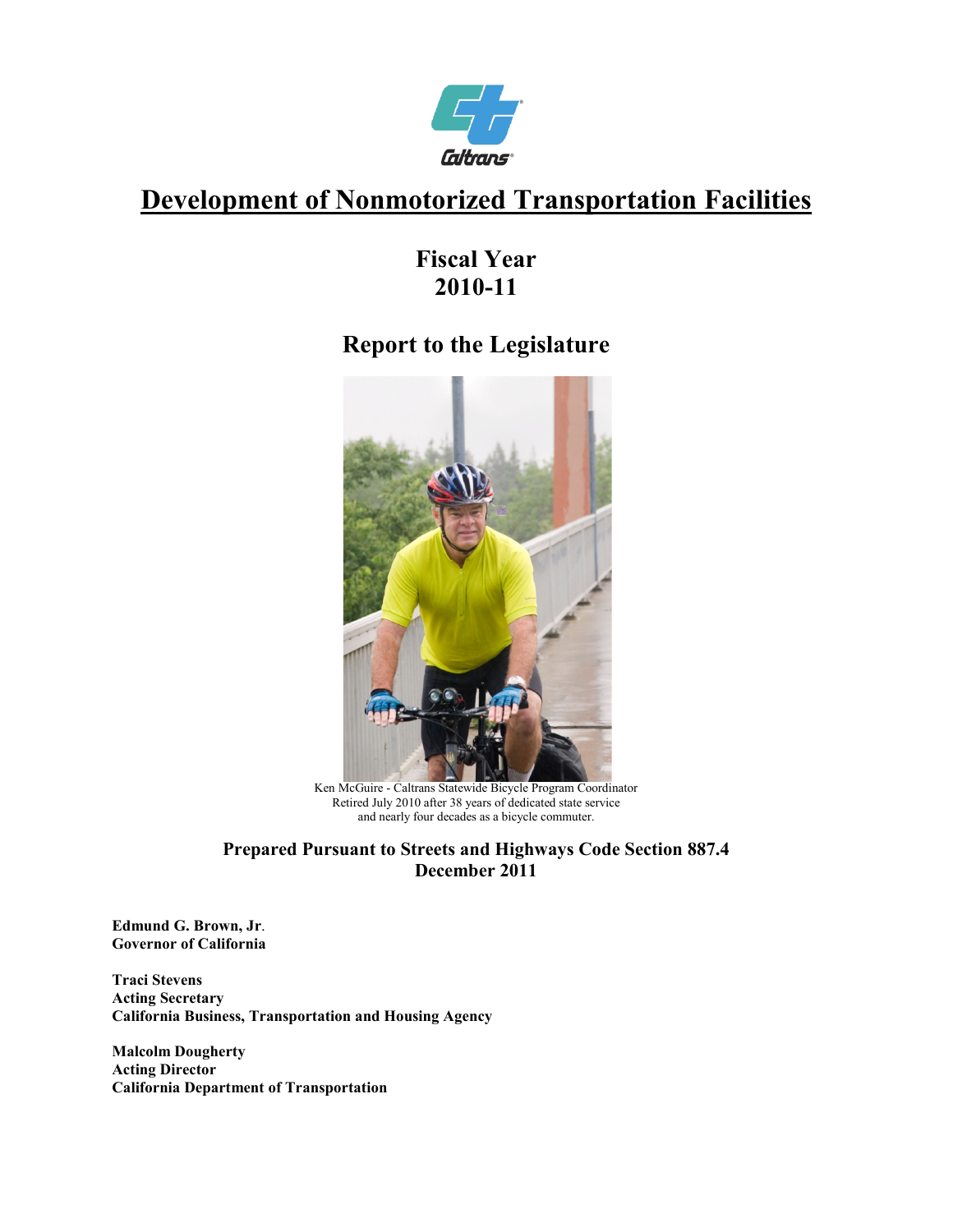### **Table of Contents**

# **Contents**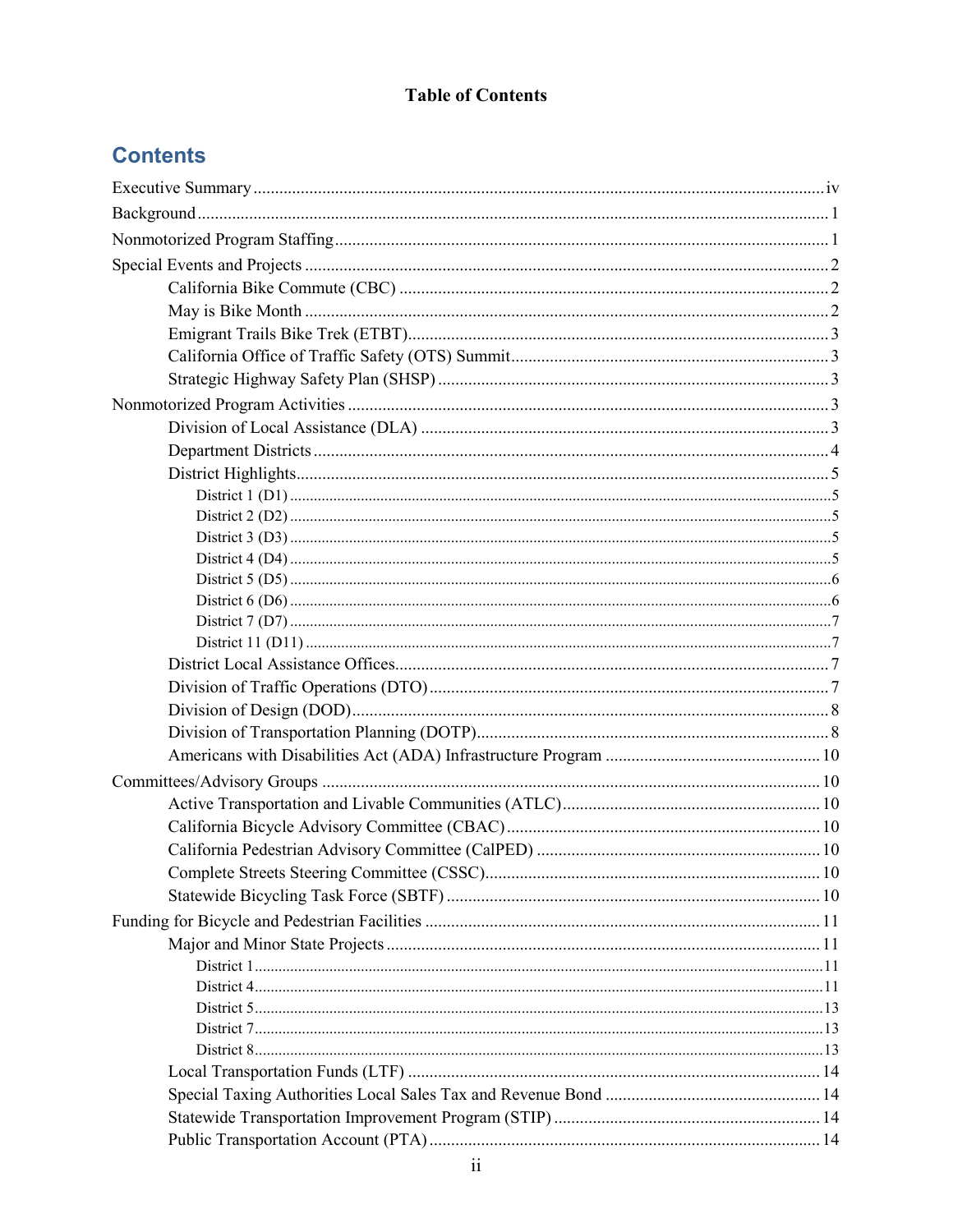| Safe Accountable, Flexible, Efficient Transportation Equity Act: A Legacy for Users                |  |
|----------------------------------------------------------------------------------------------------|--|
|                                                                                                    |  |
|                                                                                                    |  |
|                                                                                                    |  |
|                                                                                                    |  |
|                                                                                                    |  |
|                                                                                                    |  |
|                                                                                                    |  |
|                                                                                                    |  |
|                                                                                                    |  |
|                                                                                                    |  |
|                                                                                                    |  |
|                                                                                                    |  |
|                                                                                                    |  |
|                                                                                                    |  |
| Appendix III Bicycle Transportation Account, Environmental Enhancement and Mitigation, Federal and |  |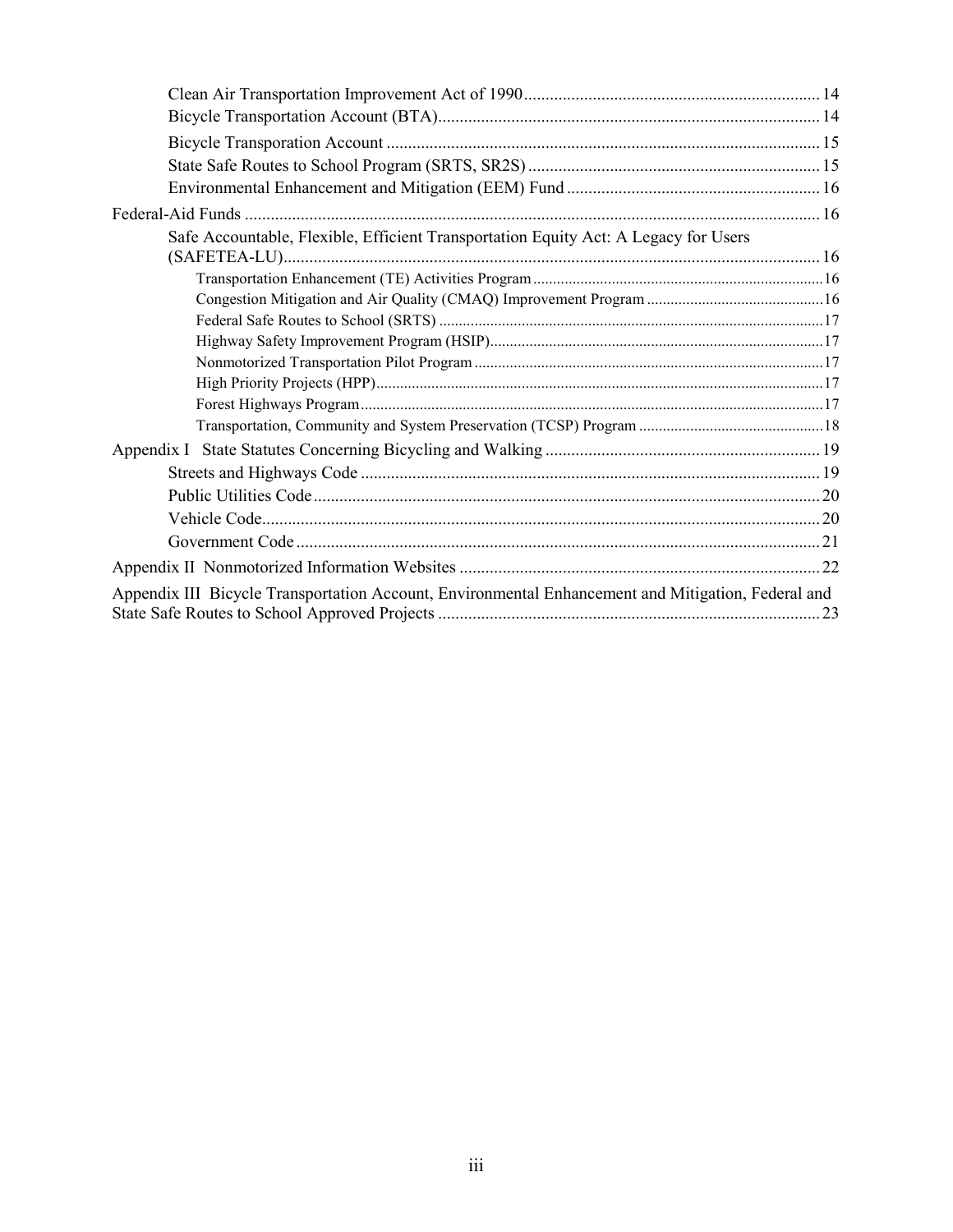# <span id="page-3-0"></span>**Executive Summary**

Pursuant to Section 887.4 of the *Streets and Highways Code*, this report summarizes the California Department of Transportation's (Department) activities in nonmotorized transportation. The report includes financial data for State, federal and local funding programs that focus on pedestrian and bicycle facilities.

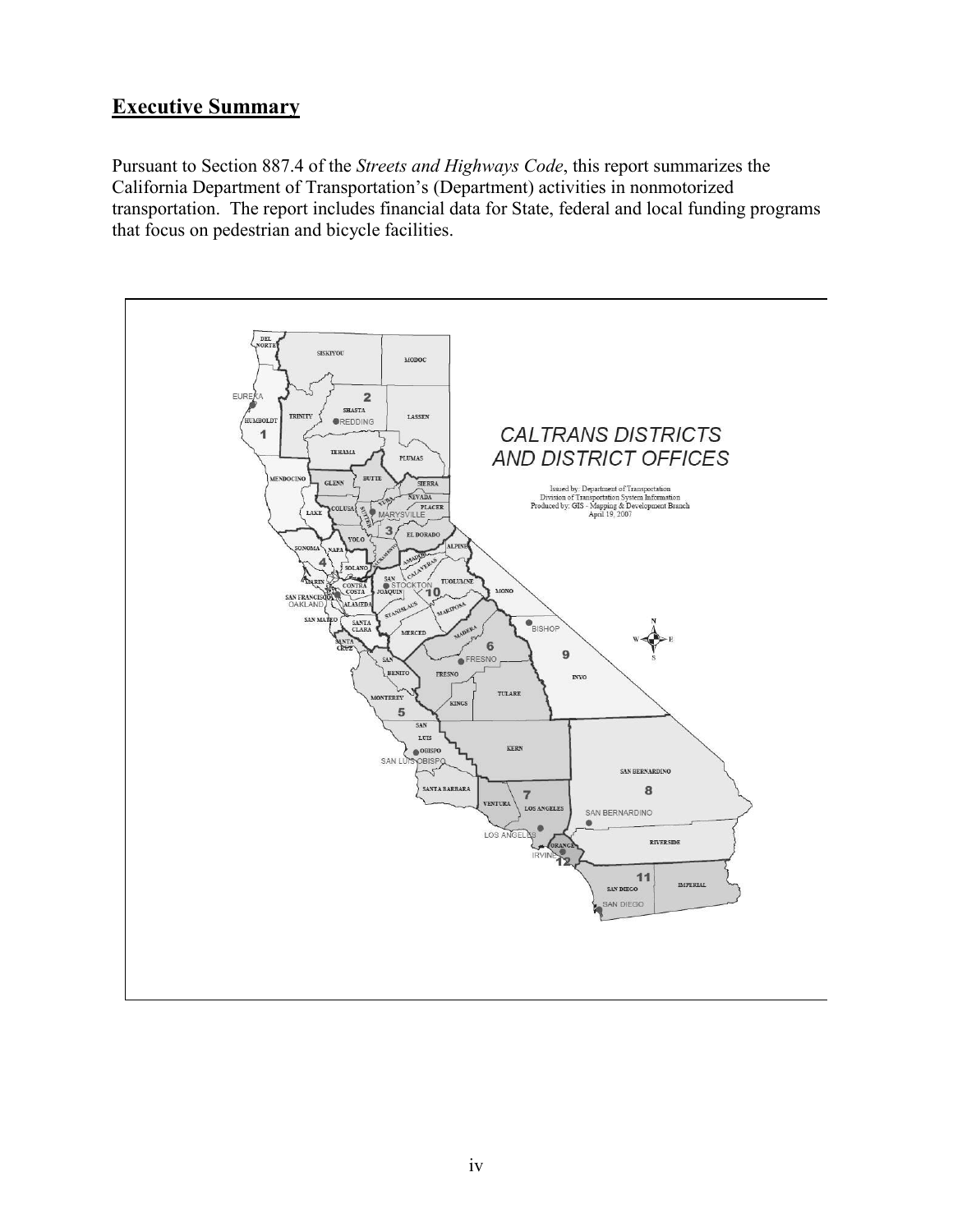## <span id="page-4-0"></span>**Background**

*Streets and Highways Code*, Section 887.4 requires that:

 report to the Legislature summarizing programs it has undertaken for the development of The report shall document all state funding for bicycle programs, including funds from concerning the availability of federal funds for the programs, together with an estimate of "Prior to December 31 of each year, the Department shall prepare and submit an annual nonmotorized transportation facilities, including a summary of major and minor projects. BTA, the Transportation Planning and Development Account, and the Clean Air Transportation Improvement Act. The report shall also summarize the existing directives received by the Department from the Federal Highway Administration (FHWA) the fiscal impact of the federal participation in the programs."

 may be designed primarily for one or more of those uses." Section 887 of the *Streets and Highways Code* defines "nonmotorized transportation facility" as "...a facility designed primarily for the use of pedestrians, bicyclists, or equestrians. It

 convenience for nonmotorized travelers. The Department supports facilities that encourage bicycle and pedestrian travel for utilitarian trips. As provided by State statutes, the Department will increase the traffic safety or capacity of the highway. The *Streets and Highways Code*  The Department focuses its nonmotorized program efforts on projects that improve safety and may include nonmotorized facilities as incidental parts of highway construction projects when an existing nonmotorized facility will be severed or destroyed, or when the nonmotorized project authorizes the Department to construct independent nonmotorized transportation facilities.

The Department's Highway Design Manual (HDM) states:

 feasible, a wider shoulder should be considered. When placing a roadway edge stripe, the project development process. These efforts, to preserve or improve an area for "Bicycle travel can be enhanced by improved maintenance and by upgrading existing roads used regularly by bicyclists, regardless of whether or not bikeways are designated. This effort requires increased attention to the right-hand portion of roadways where bicyclists are expected to ride. On new construction, and major reconstruction projects, adequate width should be provided to permit shared use by motorists and bicyclists. On resurfacing projects, the entire paved shoulder and traveled way shall be resurfaced. When adding lanes or turn pockets, a minimum 1.2m shoulder shall be provided. When sufficient room outside the stripe should be provided for bicyclists. When considering the restriping of roadways for more traffic lanes, the impact on bicycle travel should be assessed. Bicycle and pedestrian traffic through construction zones should be addressed in bicyclists to ride, can benefit motorists as well as bicyclists."

### <span id="page-4-1"></span>**Nonmotorized Program Staffing**

The current nonmotorized program staff includes:

- • HQ Division of Local Assistance (DLA), Bicycle Facilities Unit (BFU):
	- One Senior Transportation Planner
	- One Associate Transportation Planner
- District 4, Oakland: Two Senior Transportation Planners
- District 7, Los Angeles: One Senior Transportation Engineer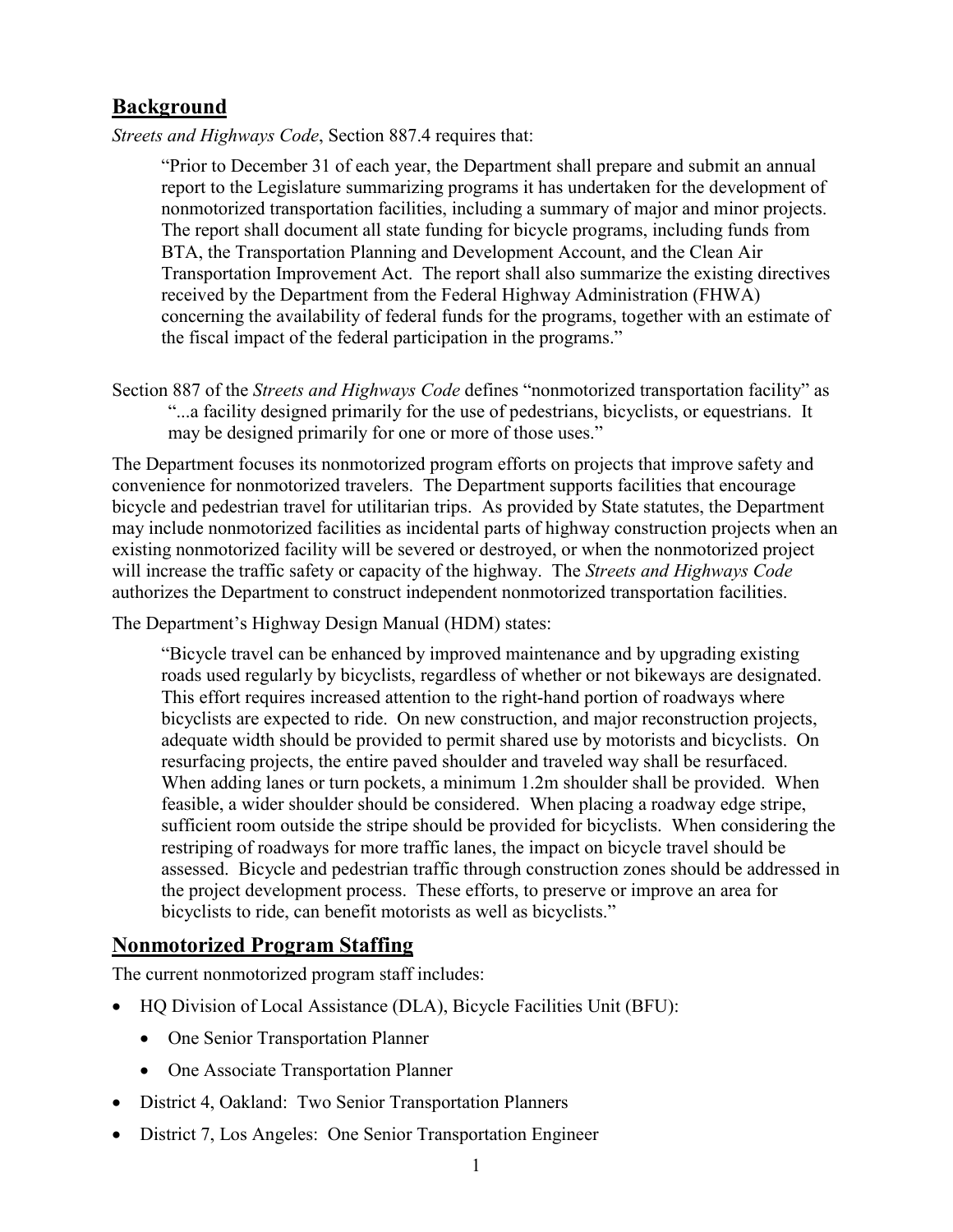- District 11, San Diego: One Associate Transportation Planner
- HQ Division of Design (DOD): One Senior Transportation Engineer
- HQ Division of Traffic Operations (DOT): One Senior Transportation Engineer

Nine districts not listed above have identified a staff member who serves as the nonmotorized contact in addition to fulfilling other district responsibilities.

## <span id="page-5-0"></span>**Special Events and Projects**

#### <span id="page-5-1"></span> **California Bike Commute (CBC)**

 The annual CBC promotion advocates increased bicycle use, access, safety, and education. and promote healthy exercise. The Department contributes \$15,000 to this event annually. Public and private agencies, employers, schools, bicycle coalitions, and others support bicycle transportation in California's communities to help reduce traffic congestion, improve air quality,

#### <span id="page-5-2"></span>**May is Bike Month**

 "May is Bike Month" is a Sacramento region event that promotes bicycling in conjunction with logged 57,654 miles—the most of any major employer in the region. Department staff assisted in coordinating and staffing special events associated with this promotion; however, the Department was not an official financial sponsor this year due to the continuing budget issues National Bike Month and the statewide CBC. In recent years, individuals, employers, bicycle clubs, and teams in the Sacramento region have had a common goal: to collectively bicycle one million miles in the month of May. A key promotional tool for the regional event is a userfriendly web site, [http://www.mayisbikemonth.com,](http://www.mayisbikemonth.com/) where cyclists can log their miles and learn about the benefits of bicycling and local events. In May 2011, the Department's employees facing the State of California.



 radio spots were broadcast as well as articles in 18 local newspapers and news sites. Reported In the Sacramento area, 60 safety education clinics and more than 50 community bicycling events were held. These events enhanced the visibility of bicycling and contributed to the goal of the campaign. Media coverage of this event has also increased. More than 33 television and bicycling in the Sacramento region during the month of May has more than doubled from 476,164 miles in 2005 to 1,393,844 miles in 2011.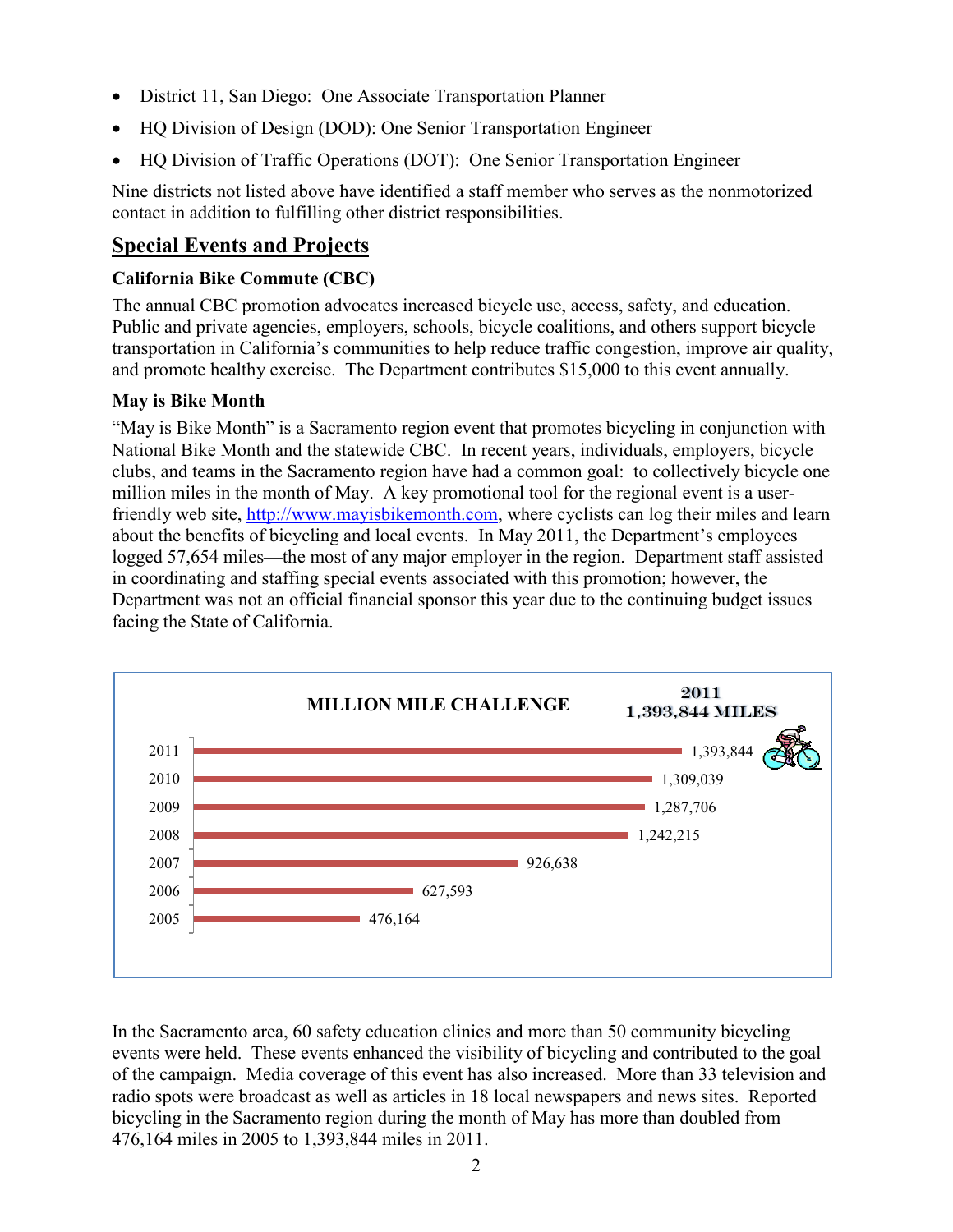#### <span id="page-6-0"></span> **Emigrant Trails Bike Trek (ETBT)**

 healthy lungs and a tobacco-free future. Since 1987, ETBT has been Breathe California's major fundraiser. Participants make a donation to support the agency's programs and join bicyclists of team for the ETBT. The Department's team participated in this Trek during 2006 - 2010. The participation in 2011was reduced; however, several Department employees continued their Breathe California of Sacramento-Emigrant Trails is a nonprofit agency that works for clean air, various levels and an army of volunteers for three days of cycling and two nights of camping. In 2006, the Department's then-Director, Will Kempton, initiated the formation of a Department support of the ETBT.

#### <span id="page-6-1"></span>**California Office of Traffic Safety (OTS) Summit**

safety professionals. The seminar included a separate track for Pedestrian and Bicycle Safety. safety professionals. The seminar included a separate track for Pedestrian and Bicycle Safety.<br>Statewide professionals, academics, law enforcement, and community advocates had an Pedestrian Safety, Transportation Policy is Health Policy, Safe Routes to School – Enforcement Disabilities Act, and optimize safety for communities. This workshop was a partnering effort OTS conducted the 2011 OTS Leadership and Training Seminar on April 20-22, 2011 in San Diego, California. The training seminar offered courses targeting traffic, bicycle, and pedestrian opportunity to share their work. Topics included: Active Transportation Safety Training, Methods for Documenting Pedestrian and Bicycle Activity and Exposure, Communication for and Community Partnerships, Data and Tools for Planning and Enforcement. Several of these sessions were hands-on workshops where participants were able to conduct actual pedestrian and bicycle counts, experience first hand obstacles to safe walking and bicycling, and gain valuable insight into the latest research and best practices to ensure compliance with the Americans with which included several organizations such as California *WALKS*; University of California Berkeley's Safe Transportation Research and Education Center; California Department of Public Health PedSAFE Program and Healthy Transportation Network; *WALK*Sacramento; Safe Routes To School National Partnership; San Francisco Department of Public Health, California Highway Patrol, Federal Highway Administration and the City and County of San Francisco Pedestrian Safety Advisory Committee.

#### <span id="page-6-2"></span> **Strategic Highway Safety Plan (SHSP)**

 The Department continues to lead the effort to develop and implement the statewide California SHSP. Implementation of over 162 actions in 17 SHSP challenge areas (CA) is ongoing. Twenty actions in the bicycling and walking challenge areas, including CA 13: Improve Bicycling Safety and CA 8: Make Walking and Street Crossing Safer, address bicycling and improve safety for bicyclists and pedestrians. Examples include: CA 5: Improve Driver walking safety specifically. Several other SHSP challenge areas also have the potential to Decisions about Rights of Way and Turning; CA 7: Improve Intersection and Interchange Safety for Roadway Users; CA 14: Enhance Work Zone Safety; and CA 17: Reduce Distracted Driving.

The SHSP implementation effort has led to recent decreases in bicycling and walking fatalities. Based on data from the Fatal Accident Reporting System, bicycling fatalities in California have decreased from 115 in 2005 to 99 in 2009, a 14 percent decrease. Pedestrian fatalities have decreased from 742 in 2005 to 563 in 2009, a 24 percent decrease.

## <span id="page-6-3"></span>**Nonmotorized Program Activities**

#### <span id="page-6-4"></span> **Division of Local Assistance (DLA)**

 The BFU in DLA is the primary Department contact for bicycle issues. BFU responsibilities include: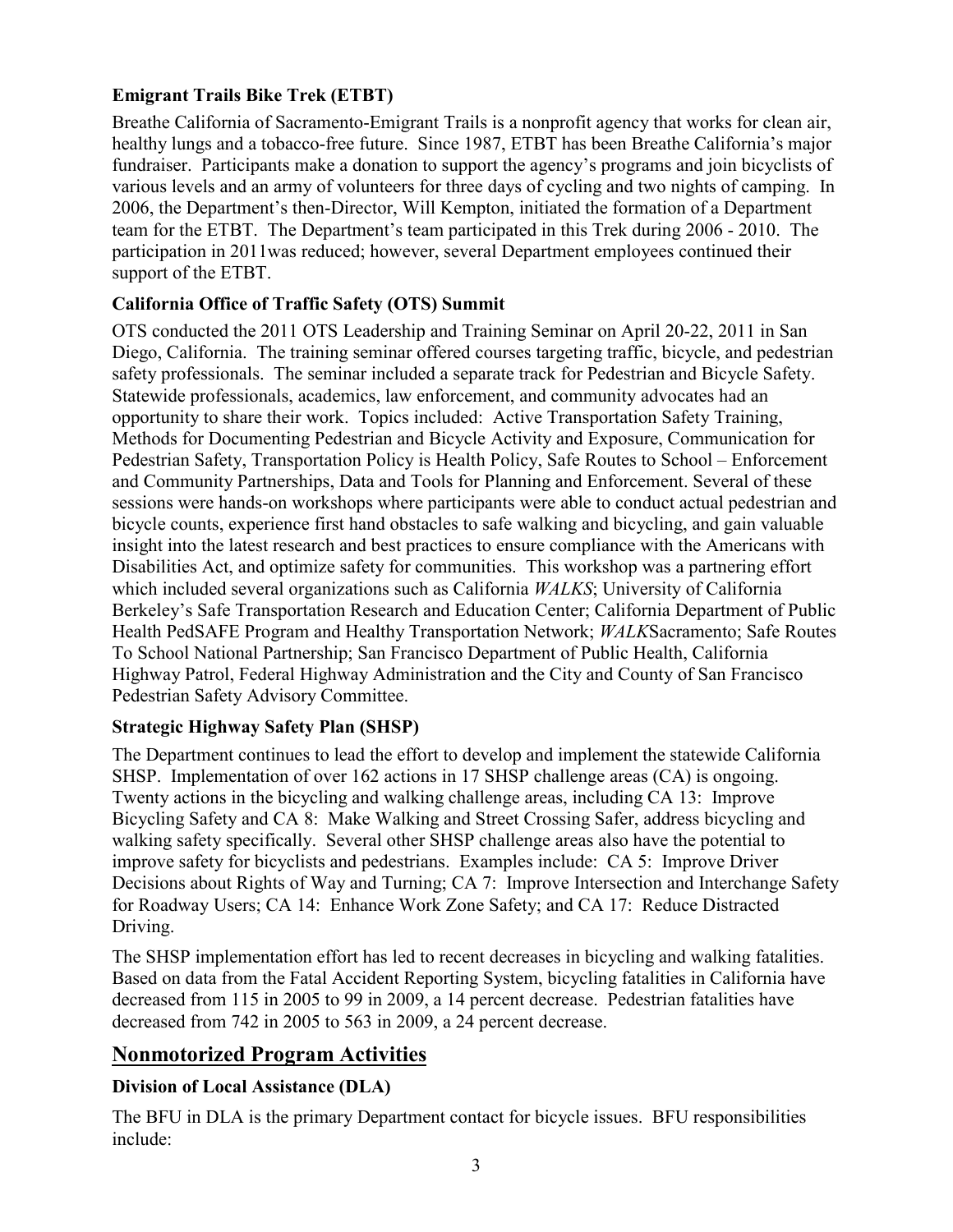- Managing the Department's bicycle program.
- Administering the Bicycle Transportation Account.
- • Participating on several committees that focus on improving nonmotorized travel including research and data collection.
- Presenting information about the Department's nonmotorized program at seminars and workshops hosted by the Department and local agencies.
- Preparing the Nonmotorized Transportation Facilities Report to the Legislature.
- • Providing staff support to committees and advisory groups (See section on Committees/Advisory Groups).
- Administering the Department's contributions to special events.
- Responding to the Department's and local agency inquiries about bicycle facility design and operation.
- • Responding to correspondence concerning nonmotorized travel, reviewing proposed legislation, assisting with policy development, and coordinating the Department's participation in annual and special events.
- • Providing input to the development or modification of manuals such as the CA MUTCD, HDM, and the *Project Development Procedures Manual*.
- Serving as co-lead for SHSP CA 13: Improve Bicycling Safety.
- Assisting the general public and commuters with route planning.
- Assisting districts and other departments in the selection and funding opportunities of bicycle racks, lockers, and other equipment to support bicycle commuting.
- Advocating and promoting nonmotorized travel as a viable transportation mode.

#### <span id="page-7-0"></span> **Department Districts**

 As noted above there are four full-time nonmotorized program positions in three Department districts. Coordinators in the other nine districts are typically located in the district transportation planning office and perform their nonmotorized program duties as part of their responsibilities. Typical activities include:

- Supporting district bicycle and pedestrian advisory committees.
- • Promoting bicycling within the Department and externally in the community through sponsorship and participation in Bike to Work Month activities and bike sharing programs.
- *Transportation System* both during planning and final project construction. • Reviewing district projects for appropriate bicycling and walking provisions to ensure compliance with Deputy Directive (DD) 64-R1, *Complete Streets, Integrating the*
- Reviewing district nonmotorized projects such as parallel or grade-separated bicycle/pedestrian infrastructure.
- • Coordinating the review of bicycle/pedestrian infrastructure improvements along or across State right-of-way (R/W) proposed by local/regional agencies.
- Participating in various meetings concerning nonmotorized transportation.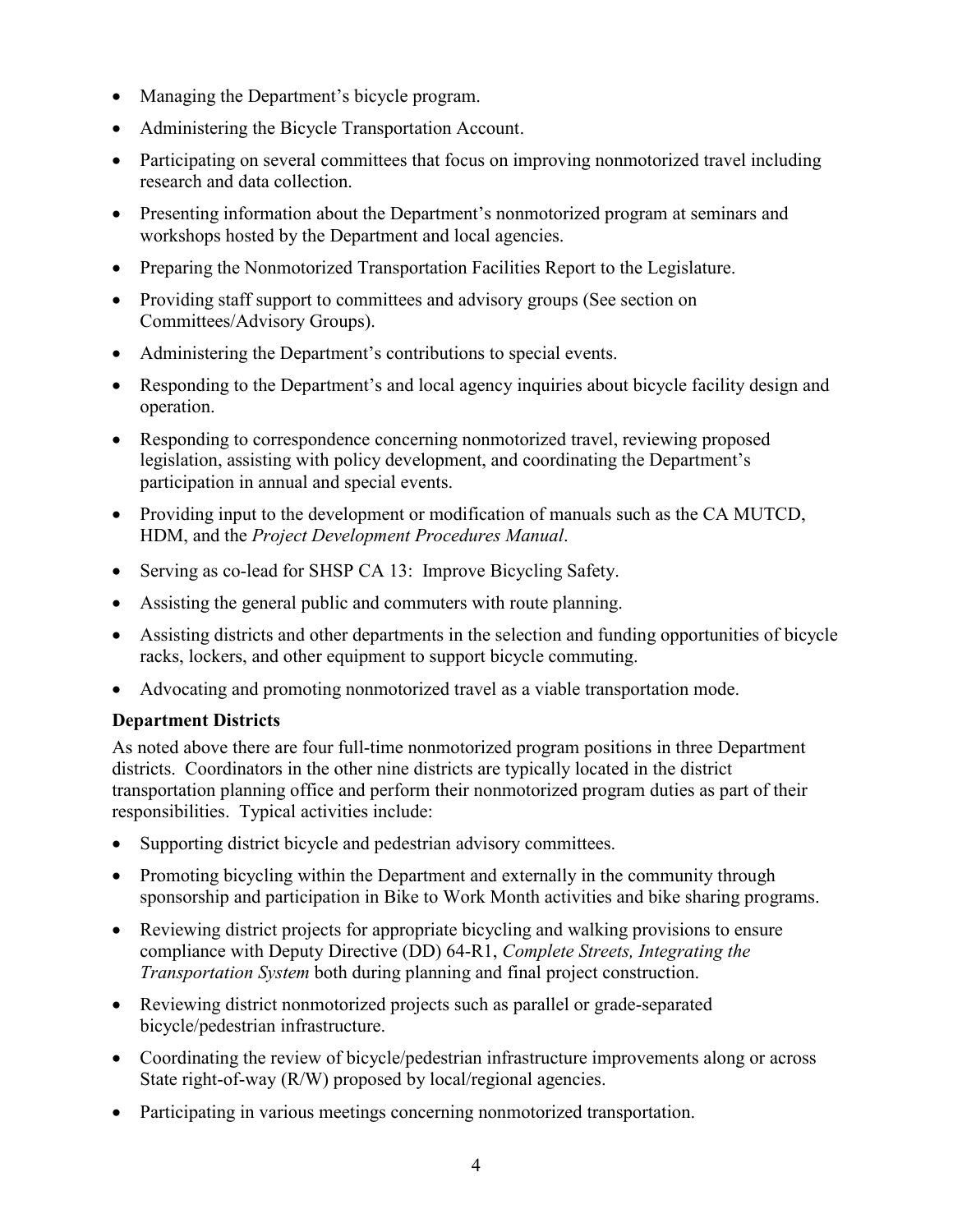- Participating on various HQ/district teams.
- Assisting bicycle tourists and commuters with route planning.
- Participating in special events such as transportation fairs and bicycling safety clinics.
- Coordinating responses to local agencies, bicycle advocates, and the general public concerning bicycling conditions and improvements on State highways and in work zones.
- • Working with local and regional agencies, transit operators, and Department staff to implement bicycle improvements.
- Distributing information on funding opportunities and reviewing funding applications.
- Assisting local and regional agencies with project evaluations, funding priorities, and bicycle transportation plan development.
- Developing and updating district bicycle maps.

### <span id="page-8-0"></span>**District Highlights**

#### <span id="page-8-1"></span>**District 1 (D1)**

- D1 staff:
	- Arena, realign intersection and install sidewalks on MEN-1 near schools; 3) Lake City of Clearlake, widen reconstruct, restripe and add bike lanes on Dam Road; 5) new bicycle/pedestrian trails near several schools; 6) Lake County, construct o Participated in the review of several bicycle/pedestrian projects including, but not limited to: 1) City of Ukiah, Northwestern Pacific Rail Trail Phase 1; 2) City of Point County, construct curb, gutter, and sidewalk near Burns Valley Elementary School; 4) City of Fort Bragg, install crosswalks, curb ramps, bulb-outs, sidewalks, signs, and sidewalks, bulb-outs, and crosswalks along portions of Hwy. 20 in Clearlake Oaks.

#### <span id="page-8-2"></span> **District 2 (D2)**

- D2 staff
	- maintenance. o Participated in the May is Bike Month activities including a lunchtime workshop which provided an overview of laws pertaining to bicycles, commuting tips, and basic

#### <span id="page-8-3"></span>**District 3 (D3)**

- D3 staff:
	- o Completed the D3 Bicycle Guide which provides information on facilities open or closed to bicyclists as well as information on topography, federal lands, state parks, vista points, park and ride lots, and other points of interest.
	- o Completed the Lake Tahoe State Highways Bicycle Plan.

#### <span id="page-8-4"></span>**District 4 (D4)**

- D4 staff:
	- meetings consisting of representatives of Bay Area transportation agencies and advocacy groups. o Coordinated and participated in quarterly D4 Bicycle Advisory Committee (BAC)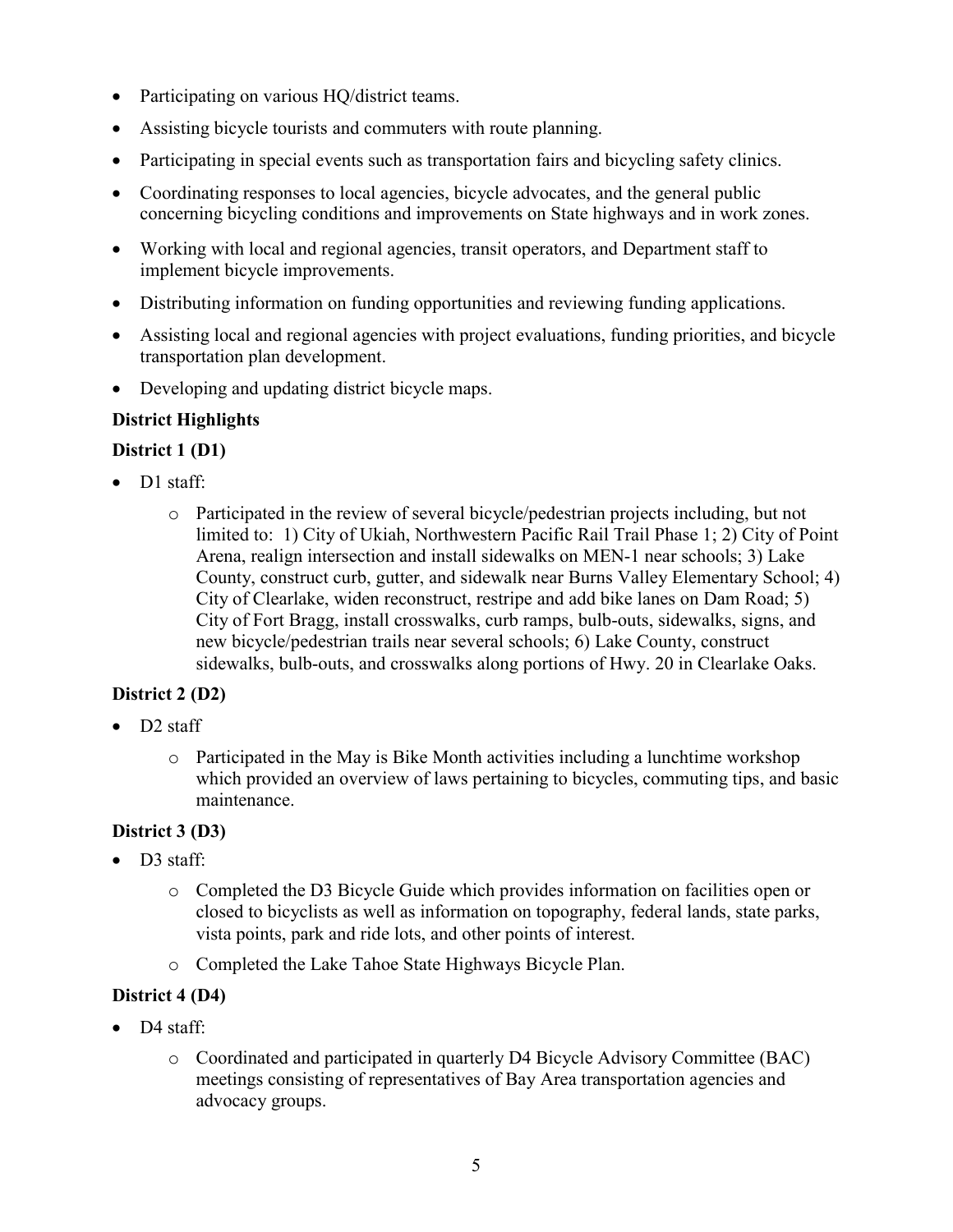- o Promoted and advised on implementation of Caltrans Deputy Directive (DD) 64-R1 input on changes to the HDM to incorporate DD 64-R1. (Complete Streets – Integrating the Transportation System); coordinated D4 BAC
- o Participated in reviews of district planning, project initiation, and design documents as well as on Caltrans standards, guidelines, and procedures as they impact bicycle safety and travel and incorporate Complete Streets concepts.
- o Responded to external requests for information on route planning, roadway deficiencies, needed bicycle safety upgrades, detours during construction, new policies and revisions pertaining to bicycle travel.
- o Organized participation in Bike to Work Day and promoted Caltrans bike projects at other public events.
- o Worked with Bay Area local agencies to coordinate installation of bike facilities on D4 State highways.

#### <span id="page-9-0"></span>**District 5 (D5)**

- D5 staff:
	- o Provided input to various bicycle plan efforts including the Transportation Agency for Monterey County and the City of Atascadero.
	- o Participated in bike month activities in May. D5 was recognized for the second consecutive year for having the highest participation of employees in the Bike to Work Challenge in San Luis Obispo County. D5 employees also organized a Bikein-Breakfast in the City of San Luis Obispo to encourage the community to bike to work.
	- o Continued efforts to publish an update to the D5 bike map.
	- Based Transportation Planning Grant (CBTP). For the CBTP grant, a workshop was o Continued efforts to promote all bike and pedestrian related grants including the Bicycle Transportation Account (BTA), Safe Routes to School, and Community held to share the requirements of the grant, review best practices and provide examples of grant applications.
	- o Provided input to planning efforts of the California Coastal Trail in San Luis Obispo County and the Big Sur community.
	- o Participated in a planning effort to gain public input on a proposed road diet on SR 225, which involves adding bicycle lanes to the facility. Attended a town hall meeting and city council meeting to gauge public opinion. D5 is now in the process of implementing this project.
	- guidelines for a bike and pedestrian funding program from local Measure A. o Participated with the Santa Barbara Council of Associated Governments on creating
	- agency partners were invited to participate. o Hosted training on bicycle transportation and design presented by the DOD. Public

#### <span id="page-9-1"></span>**District 6 (D6)**

- D6 staff:
	- allows bicyclists to safely proceed from the Manchester Mall to downtown Fresno's o Participated in the Fresno County Bicycle Coalition Mall-to-Mall Ride. This event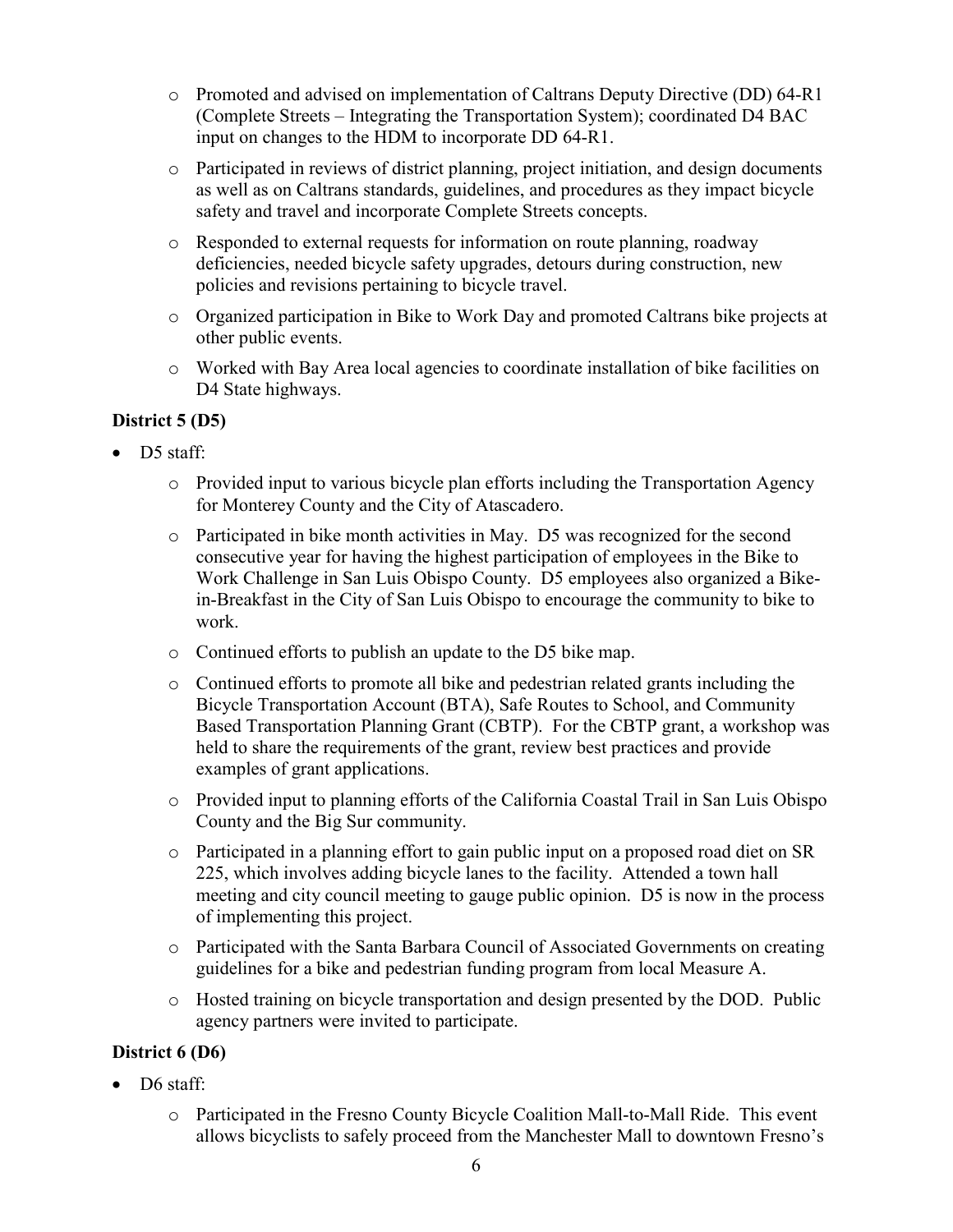Fulton Mall. Approximately 191 community leaders, business owners, locally elected officials, and bicycle enthusiasts participated.

- o Participated with I Bike Fresno, a local bicycle advocacy group to challenge residents of the Fresno area to bicycle a total of one million miles during the month of May and to explore nonmotorized modes of transportation.
- $\circ$  D6 Team Mobility won the Bike-to-Work Corporate Challenge on May 19<sup>th</sup> as part of the May is Bike Month activities. This was the fourth straight year that D6 had more registered participants and rode more miles than any other team in that division.
- two full days of biking and running for all ages and abilities. A section of State Route 168 was included as part of the bicycling route, and was closed to motor vehicle traffic during that time. o Participated in the Eye-Q California Classic Weekend May 21-22. This event was

#### <span id="page-10-0"></span>**District 7 (D7)**

- D7 staff:
	- o Hosted a bike to work week event on the office building plaza. A Caltrans booth was provided to share information about commuting to work by bicycle. The Los Angeles County Bicycle Coalition and Los Angeles County Metropolitan Transportation Agency also had booths in which they shared information about their organizations and bike commuting.
	- Space. Some of the highlights were displays of police, fire, utility and cargo bikes, and Safe Bicycle Riding and training videos. There were also historical photographs o Hosted a "bicycle as transportation" exhibit during May and June, in the D7 Museum of bicycling in Los Angeles at the turn of the century.

#### <span id="page-10-1"></span> **District 11 (D11)**

- D<sub>11</sub> staff:
	- o Continued their traditional Bike to Work Day energizer stop. Nearly 170 bicyclists first time District 11 has taken this honor. rode to the D11 office. D11 took top honors in San Diego Association of Government's Corporate Challenge in the Best Large Company category. This is the
	- o Continued to work on the Complete Streets Implementation Action Plan and provided guidance and outreach for the effort throughout the District.

#### <span id="page-10-2"></span>**District Local Assistance Offices**

The District Local Assistance offices administer various programs that fund bicycle improvements, such as BTA, Transportation Enhancement, Environmental Enhancement and Mitigation (EEM) Program, and Safe Routes to School.

#### <span id="page-10-3"></span> **Division of Traffic Operations (DTO)**

 division contact for bicycling and walking issues. Typical activities include: A Senior Transportation Engineer in the Office of Traffic Safety Programs is the primary

- Managing the Department's pedestrian program.
- Serving as co-lead for SHSP CA 8: Make Walking and Street Crossing Safer.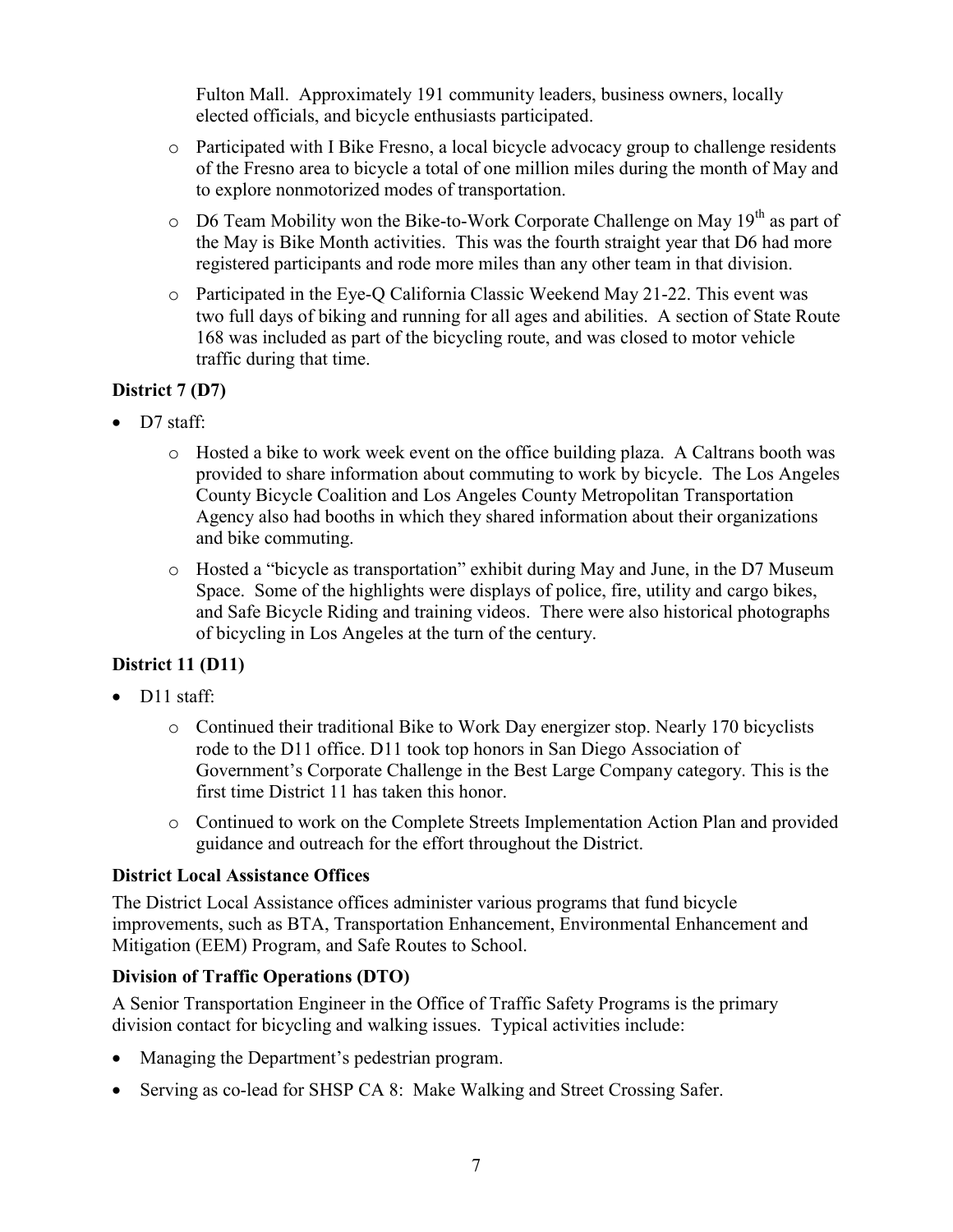- and approved by the SHSP Steering Committee. Six of these actions have now been completed. Several new actions are under consideration. • Active involvement in implementing the nine actions identified by the pedestrian safety team
- striping and signals for nonmotorized transportation. Some or all of this national guidance • Assisting with development of the Department's policies and procedures. For example, DTO is conducting a series of workshops that will evaluate new national guidance on signs, may be incorporated into the CA MUTCD.
- Releasing the Department's guidance entitled *Complete Intersections: A Guide to Reconstructing Intersections and Interchanges for Bicyclists and Pedestrians* (Complete Intersections Guide).
- • Providing general guidance on several research projects, including: a methodology for nonmotorized volumes and infrastructure inventory data into the Department's traffic safety identifying and prioritizing pedestrian safety improvement projects; incorporating database.
- • Overseeing the Department's involvement in the SHSP by DTO. As noted above, two of the SHSP's 17 challenge areas address bicycling and walking safety. Several other challenge areas affect these modes of travel. Traffic Operations staff is assisting with the development of guidance materials for accommodating nonmotorized transportation in work zones.

#### <span id="page-11-0"></span> **Division of Design (DOD)**

 A Senior Transportation Engineer in the Geometric Design Standards Unit in DOD is the Department's bicycle and pedestrian design reviewer. Typical activities include:

- • Drafting and reviewing Department policies and guidance that affect bicyclist or pedestrian safety and mobility.
- Developing, managing, and delivering training focused on improving bicyclist and pedestrian safety and mobility.
- • Advising HQ and district staff on the needs of bicyclists and pedestrians in State highway projects.
- Developing research proposals regarding bicyclist and pedestrian safety and mobility.
- Serving as the DOD's liaison to various committees and other collaborative efforts that address nonmotorized travel, such as the California Bicycle Advisory Committee, SHSP, and California Pedestrian Advisory Committee.

#### <span id="page-11-1"></span> **Division of Transportation Planning (DOTP)**

The Office of Community Planning in DOTP assists communities with nonmotorized travel through the following activities:

- Implemented a statewide Planning Public Engagement Contract (Contract). This Contract provides specialized services and skills by engaging a consultant to support and enhance public input into the transportation decision-making process. The Contract has supported the following nonmotorized public outreach efforts in FY 2010-11:
	- 1. District 3 (D3) partnered with the consultant team, the City of Winters and the 128/Russel Blvd. in Winters. The project included concepts for making the corridor community to develop a Complete Streets Concept Plan for Grant Avenue/SR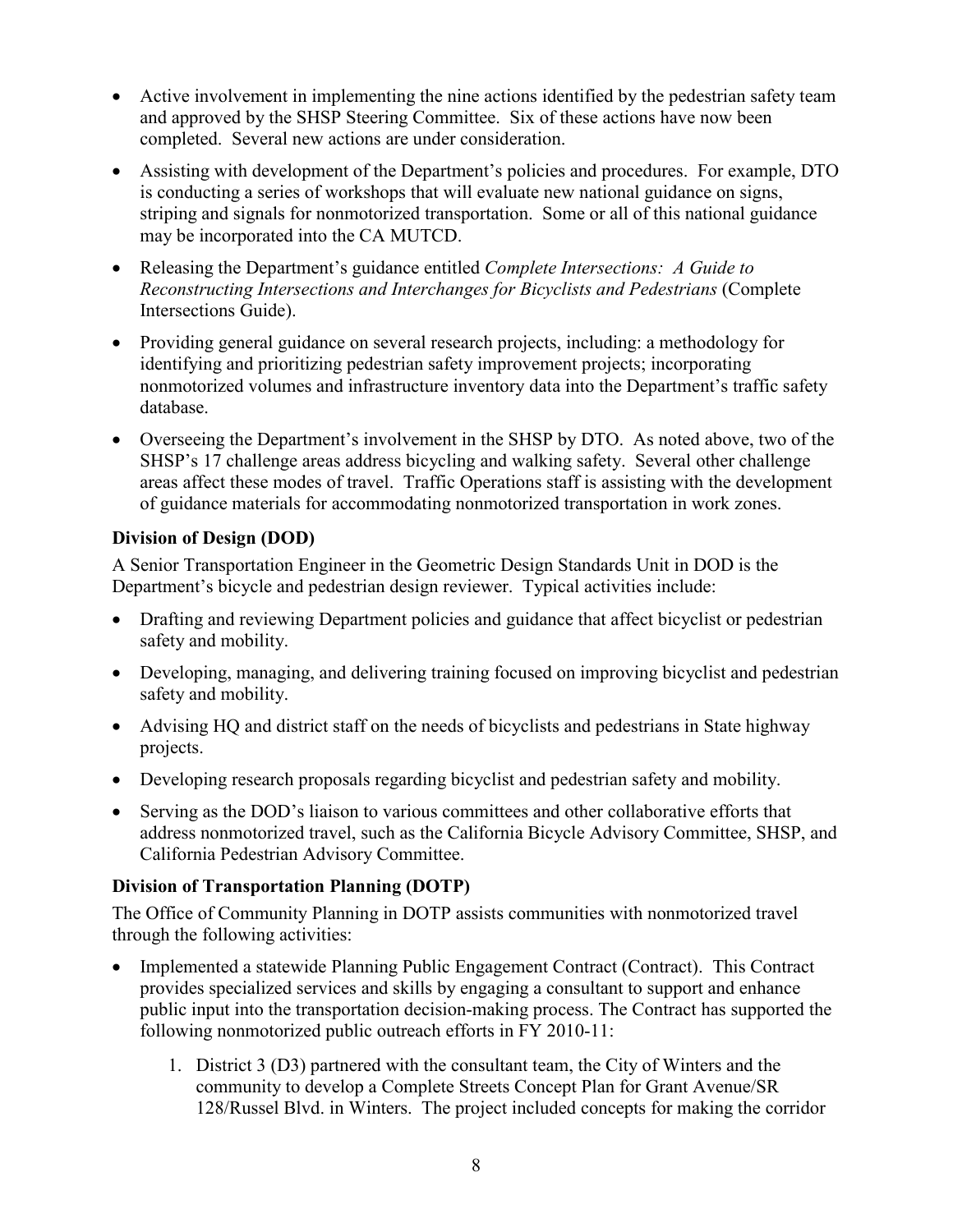safer for pedestrian and bicyclists while maintaining mobility for vehicle travel and access to local businesses.

- 2. D3 also partnered with the consultant team, the City of Colusa and the community to develop a Complete Streets Concept Plan for a high truck and agricultural traffic rural corridor main street – Market St/SR 20 and 45.
- • Providing staff support to Active Transportation and Livable Communities (ATLC) advisory committee. ATLC was established to recommend solutions and action items pertaining to nonmotorized concepts. Sponsors include: Rails-to-Trails Conservancy, Local Government Commission, California Bicycle Coalition, Caltrans Bicycle Advisory Committee, Bay Area Bicycle Coalition, WALKSacramento, and California Walks.
- provides support to Complete Streets Steering Committee (CSSC). DD-64-R1 was signed in *Transportation*. The policy assigns responsibilities for implementation throughout the structure for its execution. The decision-making body is the CSSC and consists of District HDM. The Action Plan and related information can be viewed at: • Overseeing the Action Plan and the Complete Streets Technical Advisory Committee that October 2008. This revision strengthens the original DD-64, *Accommodating Nonmotorized*  Department. The Office of Community Planning completed the "Complete Streets Implementation Action Plan" (Action Plan) March 2010, which includes a decision-making Directors and HQ Division Chiefs. That group, along with the TAC, met approximately six times over the fiscal year and monitored progress on numerous high priority efforts such as guidance and manuals updates, data improvements, and enhanced training. Key highlights included revisions to System Planning Guidelines, Planning Scoping Information and the http://www.dot.ca.gov/hq/tpp/offices/ocp/complete\_streets.html.
- planning or multi-modal mobility that includes pedestrian and bicycle considerations. transportation choices as well as complementary land use changes. Examples of grants • Reviewing, recommending for award, and monitoring ongoing grants that address community-based transportation planning and environmental justice issues. These grants frequently have a nonmotorized component and are increasingly focused on comprehensive Through community and stakeholder engagement, these grants attempt to resolve local conflicts and foster development of solutions for short-term implementation that create more completed in the 2010-11 Fiscal Year include:
	- Alpine County Bicycle Pedestrian Transportation Plan
	- City of Brea, Brea Rails to Trails Plan
	- South Fort Bragg Bicycle and Pedestrian Access Plan
	- Community Driven Pedestrian Plan for the City of Richmond
	- City of Baldwin Park Community-based Plan to Improve Corridors and Neighborhood Connections.
- integrate transportation and land use in planning, programs, and projects throughout the state. The document can be viewed at: [http://onramp.dot.ca.gov/hq/tpp/offices/ocp/smf.html.](http://onramp.dot.ca.gov/hq/tpp/offices/ocp/smf.html) • Continued distribution, outreach, and presentations on the Smart Mobility Framework to Performance measures suggested are specifically modified to consider nonmotorized travel.
- Improved data, tools, and models. The Office of Community Planning has initiated, funded, and is coordinating efforts to provide data and tools for assessing benefits and impacts of land use and transportation coordination. Two efforts currently underway will help foster the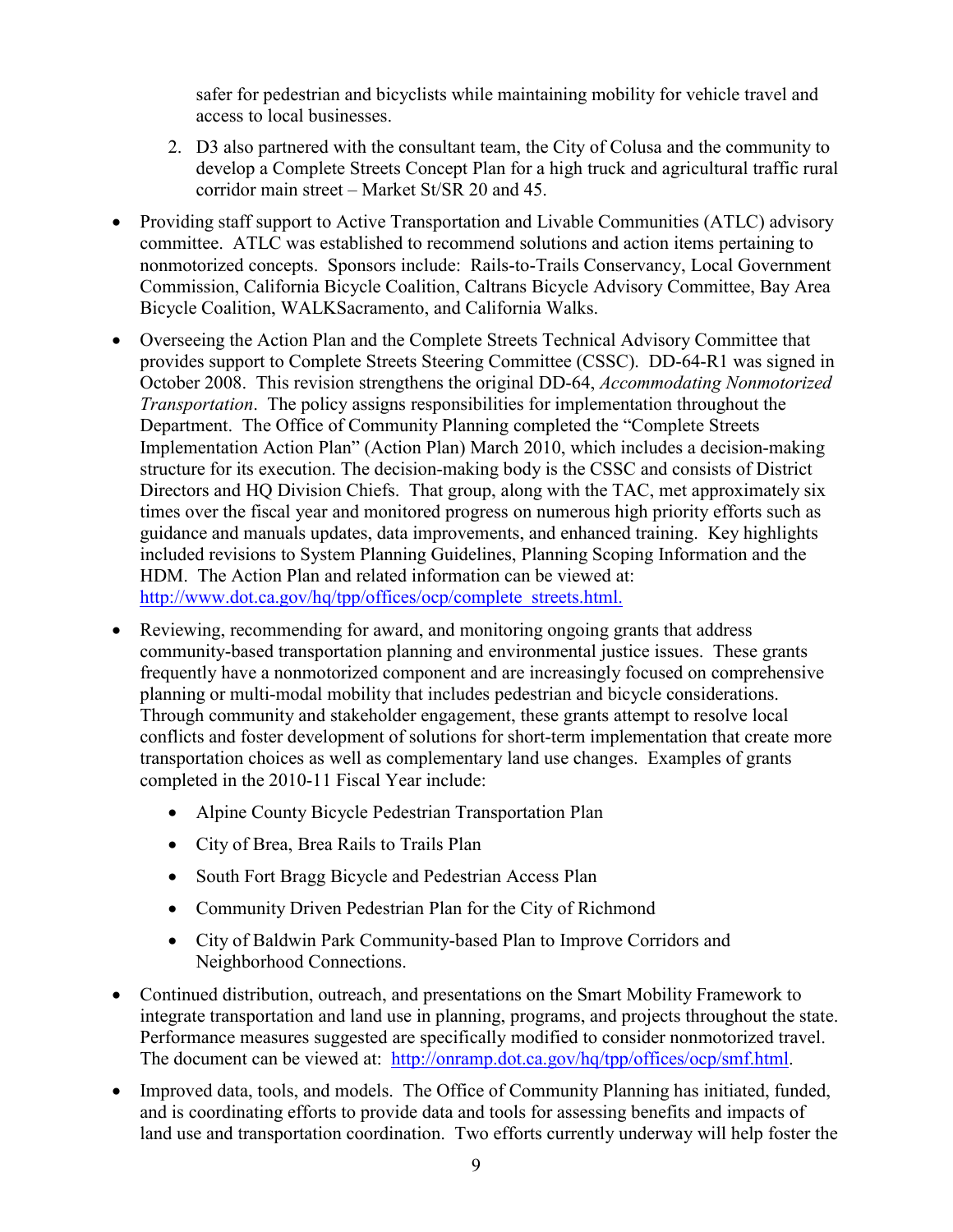Growth Land Use Projects". These and other tools can be found at: [http://www.dot.ca.gov/hq/tpp/offices/ocp/projects.html.](http://www.dot.ca.gov/hq/tpp/offices/ocp/projects.html) implementation of nonmotorized transportation projects. These efforts include "Improved Tools for Local and Regional Integrated Land Use/Transportation 'Scenario' Planning in California, and "Trip-Generation Rates Spreadsheet for Traffic Impact Analyses of Smart-

#### <span id="page-13-0"></span> **Americans with Disabilities Act (ADA) Infrastructure Program**

 ADA Infrastructure Program, in cooperation with the Office of Business and Economic pedestrian infrastructure over a period of thirty years. Both ADA programs are considered mandates for funding priority within the SHOPP and are currently funded at a level of not less Opportunity (OBEO) and FHWA, is responsible for ADA compliance pertaining to pedestrian facilities and features within the State R/W. OBEO provides a single focused management of pedestrian accessibility efforts to ensure compliance with ADA regulations related to pedestrian infrastructure owned and operated by the Department. Funding for ADA-only projects is provided in the State Highway Operations and Protection Program (SHOPP) under ADA Curb Ramp (201.361) and Pedestrian Infrastructure (201.378). In addition, a recent ADA lawsuit settlement requires the Department to provide \$1.1 billion in access improvements to its than \$25 million annually.

## <span id="page-13-1"></span>**Committees/Advisory Groups**

 Department staff organizes and/or attends several committees and advisory groups that address nonmotorized travel, including:

### <span id="page-13-2"></span>**Active Transportation and Livable Communities (ATLC)**

ATLC is an advisory committee established to discuss and recommend solutions and action items pertaining to active transportation (mobility alternatives to the single occupant vehicle) and livable community concepts, including stakeholder engagement, multi-modal transportation, compact growth, and context sensitive solutions, and to improve the relationships between key external stakeholders involved in active transportation and livable communities and the Department.

#### <span id="page-13-3"></span>**California Bicycle Advisory Committee (CBAC)**

 CBAC was formed by the Department in 1992, and is composed of thirteen members who the Department on bicycle issues. Meetings are held on the first Thursday of every other month starting with February. BFU provides staff support to the committee. represent various California agencies and organizations. The committee provides guidance to

#### <span id="page-13-4"></span>**California Pedestrian Advisory Committee (CalPED)**

 lifestyles through walkable communities and increased physical activity. CalPED is an advisory committee facilitated by the California Department of Public Health to address pedestrian issues such as pedestrian safety, reducing the number of pedestrian injuries and fatalities statewide, creating safe and accessible pedestrian facilities, and improving healthy

#### <span id="page-13-5"></span>**Complete Streets Steering Committee (CSSC)**

 The CSSC oversees execution of the Complete Streets Action Plan. (See page 9 of this report, "Overseeing the Action Plan and the Complete Streets Technical Advisory Committee" for additional information.)

#### <span id="page-13-6"></span>**Statewide Bicycling Task Force (SBTF)**

 In 1973, the California Legislature adopted Senate Concurrent Resolution 47, which established a Statewide Bikeway Committee to address problems related to the operation of bicycles on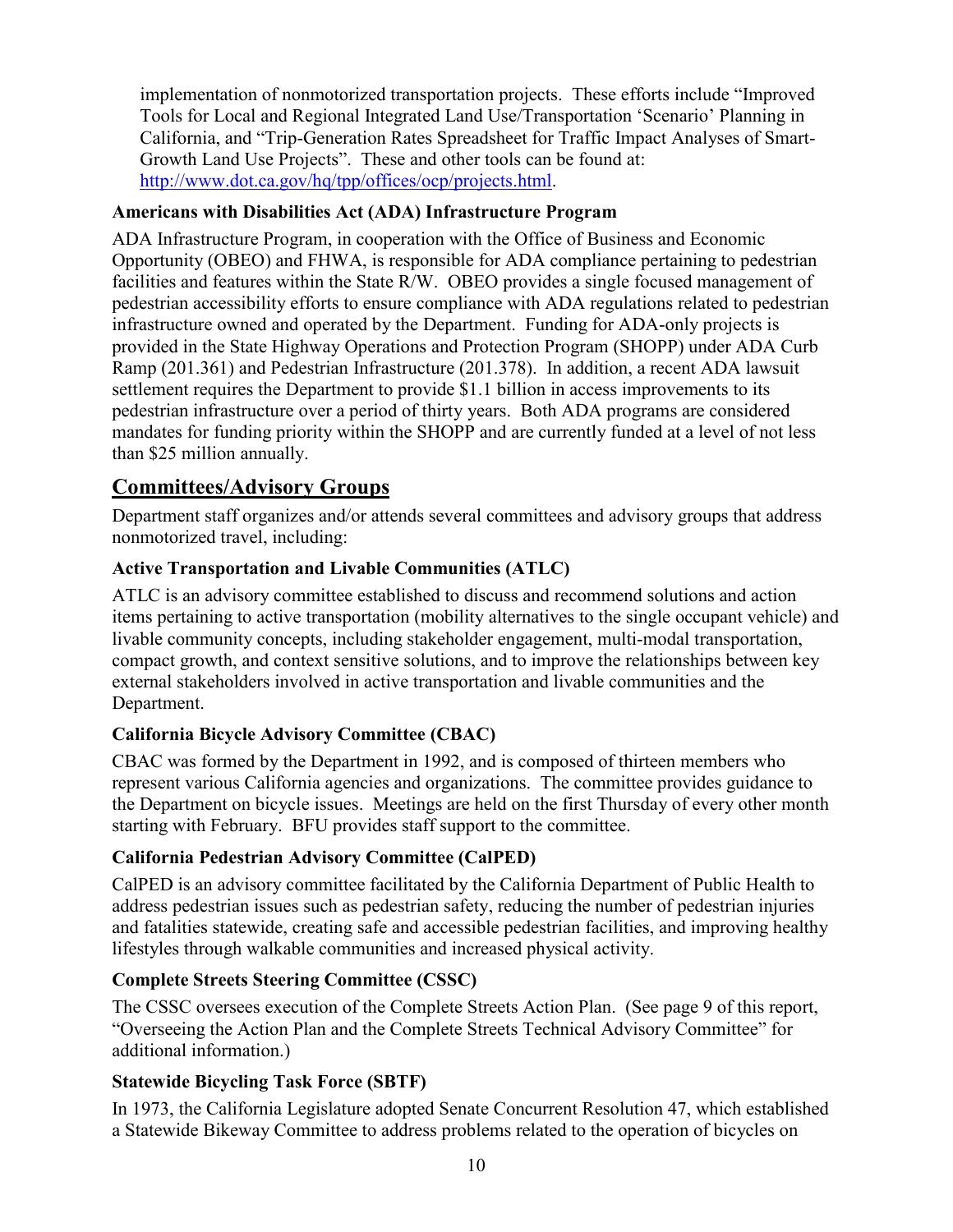Chapter 1000 of the HDM, and Part 9 of the CA MUTCD. public streets and highways. The Committee issued its report in February 1975, and its recommendations regarding bicycle operations and equipment became law, incorporated in

Bicycle Coalition contacted Senator Christine Kehoe of California's 39<sup>th</sup> District concerning bicycling laws, bicycle facilities design standards, and vehicle code enforcement practices. Bicycling advocates from the California Association of Bicycling Organizations and California implementation of recommendations in the Committee's report. As a result, the SBTF was formed. The SBTF brings together appropriate agencies and departments to review current

 types of crashes and fatalities, enforcement of California Vehicle Codes for operation of bicycles, standardizing bicycling operation training for children and adults, and developing an Specific concerns include reporting and data collection on the amount of bicycling related to the effective process for adopting bicycle facilities consistently.

 SBTF has reviewed California Highway Patrol (CHP) training for CHP officers and is in the process of working with Peace Officer Standards and Training council to assess and potentially expand their offerings. SBTF will address means to provide additional training support for local traffic enforcement agencies.

## <span id="page-14-0"></span>**Funding for Bicycle and Pedestrian Facilities**

#### <span id="page-14-1"></span>**Major and Minor State Projects**

### <span id="page-14-2"></span>**District 1**

- City of Ukiah, Northwestern Pacific Rail Trail Phase 1. Design and construct a Class 1 Bikeway.
- • City of Point Arena. Realign intersection, install sidewalks on State Highway 1, Mendocino, near schools.
- Lake County. Construct curb, gutter, and sidewalk near Burns Valley Elementary School.
- City of Clearlake. Reconstruct, restripe, and add bike lanes on Dam Road.
- City of Fort Bragg. Install crosswalks, curb ramps, bulb-outs, sidewalks, signs, and new bicycle/pedestrian trails near various schools.
- Lake County. Construct sidewalks, bulb-outs, and crosswalks along portions of Highway 20 in Clearlake Oaks.

### <span id="page-14-3"></span>**District 4**

- San Pablo Avenue Streetscape. This project seeks to enhance the economic vitality and create a better walking environment along this corridor in the City of El Cerrito. D4 collaborated with the City in planning and designing the following improvements along San Pablo Avenue/State Route 123: new medians, crosswalks, countdown pedestrian signals and in-pavement flashing crosswalks in some locations, corner curb extensions, new street furnishings including benches and bike racks, additional street trees, upgraded transit stops with new benches and trash/recycling bins, demonstration rain gardens, and public art.
- provided some alternatives for Department staff to review, including a roundabout • Marin County Miller Creek Road Bicycle Pedestrian Study. The County of Marin is conducting a plan to improve bicycle and pedestrian access along Miller Creek Road to regional bus pads at the Main Street (San Quentin Village)/I-580 exit. The County has alternative.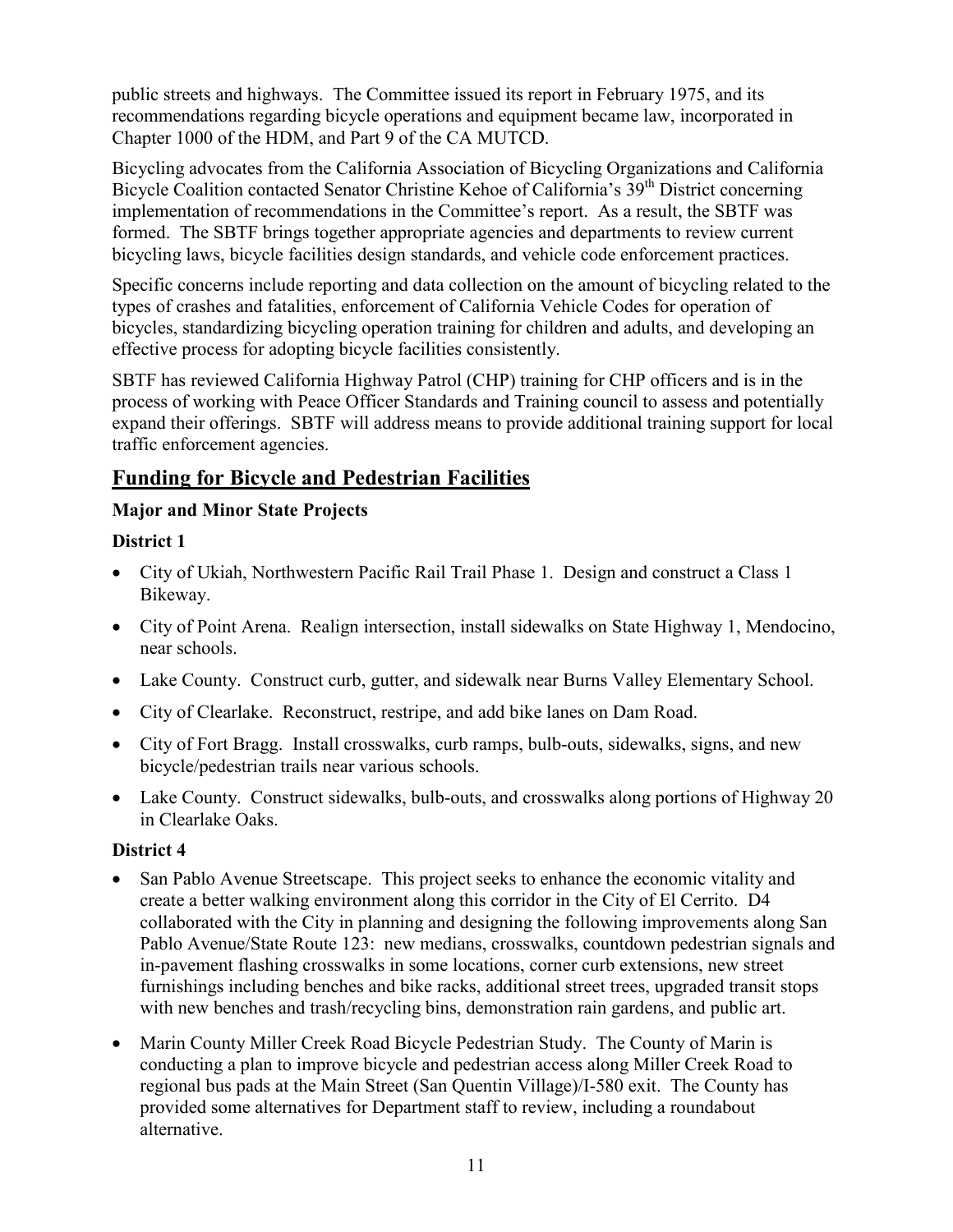- Napa County Yountville Multi-Use Path. The Town of Yountville worked with the Department to design and construct a bicycle and pedestrian path paralleling SR 29 to connect destinations in town.
- San Francisco Balboa Park Station Bicycle and Pedestrian Connection Project. This project led by the San Francisco Municipal Transportation Agency strived to improve safety for bicyclists and pedestrians in the vicinity of the Balboa Park Bay Area Rapid Transit District Station. D4 collaborated in the planning and design phases of the project.
- • San Mateo County Menlo Park El Camino Real/Downtown Specific Plan (Phase II). The City is developing a long-term plan for the areas surrounding El Camino Real and Santa Cruz Avenue. The project seeks to improve walking and biking through enhancing east-west connectivity, especially across El Camino Real, with sidewalk extensions, bicycle and pedestrian connections and other improvements. The Department worked with the City of Menlo Park as they were developing the specific plan to ensure the future of El Camino Real as a complete street that includes bicycle facilities.
- Funded by a Caltrans Community-based Transportation Planning Grant, San Mateo County • Phase II San Mateo County Midcoast Highway 1 Safety and Mobility Improvement Study. and the Local Government Commission are conducting a participatory planning effort to improve Highway 1 safety and mobility between Half Moon Bay Airport and Devil's Slide. The highway passes coastal communities with high pedestrian and bicycle activity and carries significant commuter and tourist traffic volumes. The project will also help address the type of pedestrian/bicycle crossing the community envisions where a future path will cross Highway 1 just south of Devil's Slide.
- • San Mateo County Transit District (SamTrans) Department of Transportation (DOT) National Infrastructure Investment (TIGER II) planning grant. The SamTrans was awarded Project" which is funded by a DOT TIGER II planning grant and local support. The project design of demonstration projects on El Camino Real to integrate the roadway with \$1,097,240 for the Grand Boulevard's "Removing Barriers to Sustainable Communities grantee is using the award for Complete Streets Design Case Studies that will facilitate the sustainable development, encourage pedestrian and transit activity, and promote investor confidence.
- separating regional freeway-to-freeway traffic from local traffic and reducing queuing and • Santa Clara County Stevens Creek Boulevard. The objectives of this project include improving traffic flow, enhancing pedestrian features along Stevens Creek Boulevard, traffic backups onto northbound I-280 from I-880 and Stevens Creek Boulevard in San Jose. There has been significant residential and commercial growth in the project area. Also, high volumes of traffic make it difficult for pedestrians to cross the freeway ramps, especially since there are no traffic signals to control the flow of traffic. D4 has worked with the other members of the project team to incorporate squared up intersections to slow turning vehicles and shorten pedestrian crossing distances, and freeway on-ramp designs that allow pedestrians to cross only one lane of traffic before reaching a refuge.
- Intersection and adding a bus-only ramp from the off-ramp directly into the Transit Center. The Department has been coordinating with the City on design elements to improve • Solano County West Texas Street. The City of Fairfield is proposing improved connections to the existing Transit Center by modifying the US 101 Eastbound off-ramp/West Texas pedestrian and bicycle access.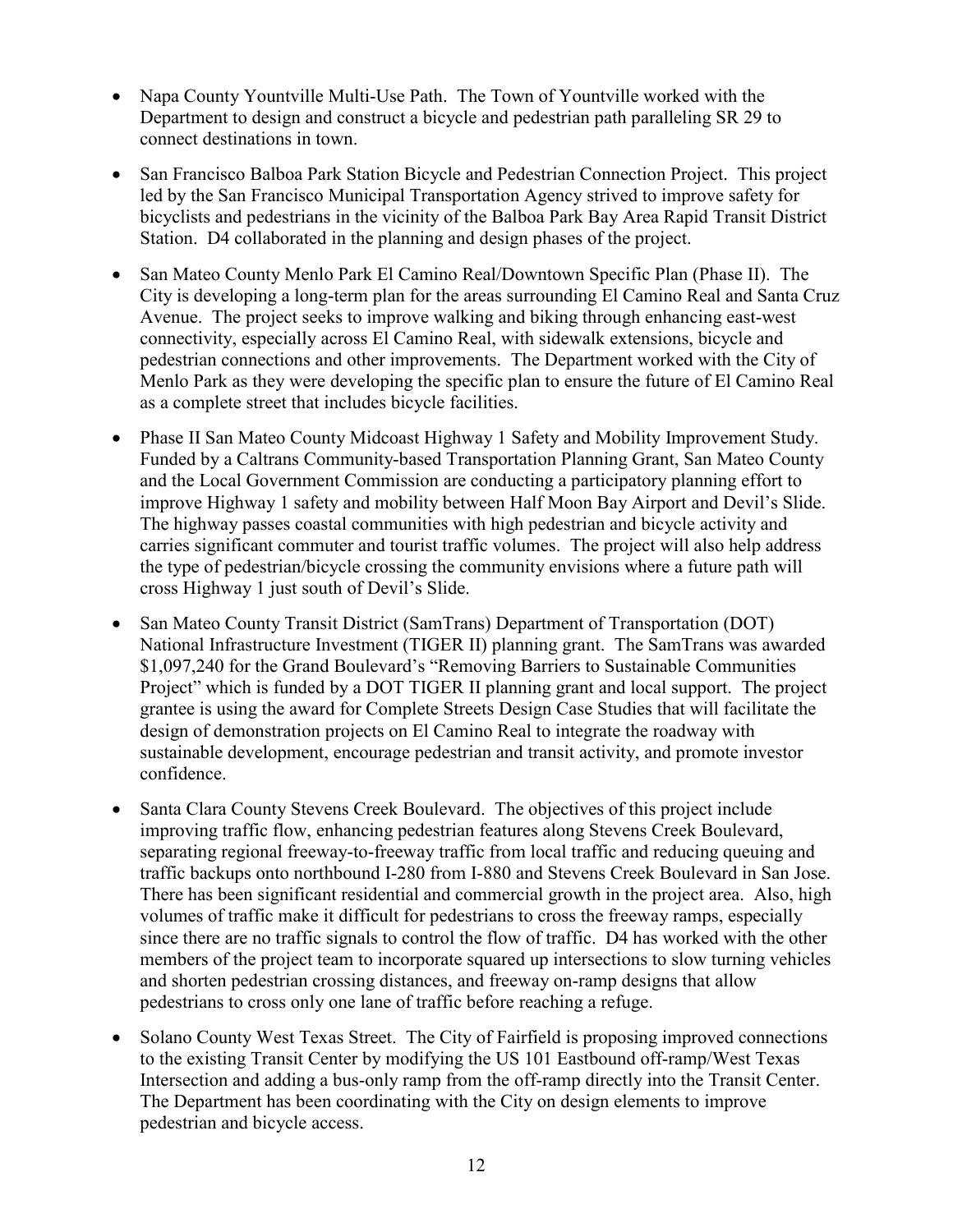- Marin Area Rail Transit (SMART) Station in Cloverdale. The project crosses underneath • Sonoma County Citrus Fair Drive. This project by the City of Cloverdale seeks to provide an improved connection for pedestrians and bicyclists on Citrus Fair Drive to the future Sonora US 101 and will include a separate bicycle and pedestrian path with improved connections to the downtown area and future train station. D4 has been coordinating with City representatives on proposed improvements.
- the existing T-intersection. A roundabout design is being considered to improve safety for • State Route 116/Mirabel Road Roundabout. The County of Sonoma proposes to modify the intersection of SR 116 and Mirabel Road by building a roundabout. This will allow the County to go forward with the 116 bypass in Forestville by providing a connection south of bicyclists and pedestrians. D4 has been coordinating with the County on this project.
- The new east span of the San Francisco-Oakland Bay Bridge (SFOBB), currently under construction, will feature a separated bicycle and pedestrian facility between Oakland, Yerba Buena, and Treasure Islands. A bicycle shuttle on the western span will likely be continued.
- • A Project Initiation Document (PID) was prepared to develop alternatives for a separated bicycle and pedestrian facility on the existing west span of the SFOBB between Yerba Buena and Treasure Islands and San Francisco.
- Buena and Treasure Islands and San Francisco. • A PID was prepared for a bicycle/pedestrian/maintenance path on the west span of the SFOBB. This project would close the remaining gap for nonmotorized travel between Yerba
- SFOBB with Shellmound Street in Emeryville and Maritime Street in West Oakland. • Bikeway connections are being constructed to link the bike/ped path on the east span of the Construction completion is scheduled to correspond with the opening of the SFOBB east span in 2013.

#### <span id="page-16-0"></span>**District 5**

 campaign to inform the public on the use of bike boxes. D5 is now engaged in a year-long • Installed a bike box (advanced stop line) on State Route 227 and launched an outreach study of the effectiveness of the bike box.

#### <span id="page-16-1"></span>**District 7**

 Arboles is the only part of Lynn Road lacking a bike lane. BTA funds will fund • Thousand Oaks Lynn Road and Olsen Road bike lanes. Lynn Road and its northern continuation, Olsen Road, form an important and popular route between Simi Valley and Newbury Park. The 2.5-mile segment between West Hillcrest Drive and Avenida de Los improvements that will result in a designated bike lane that indirectly will have a dampening effect on speeding motorists. Some sidewalks will also be widened.

#### <span id="page-16-2"></span>**District 8**

• Participated in major improvement projects such as the ongoing I-215 widening through the City of San Bernardino and other interchange reconstruction projects including several in the Coachella Valley on I-10, one in the City of Rialto, an overcrossing project on I-10 in Fontana, interchanges in the cities of Perris and Murrieta on I-215 and SR-91 in the City of Riverside. These projects were all reviewed to ensure that the needs of existing and future pedestrians and bicyclists were considered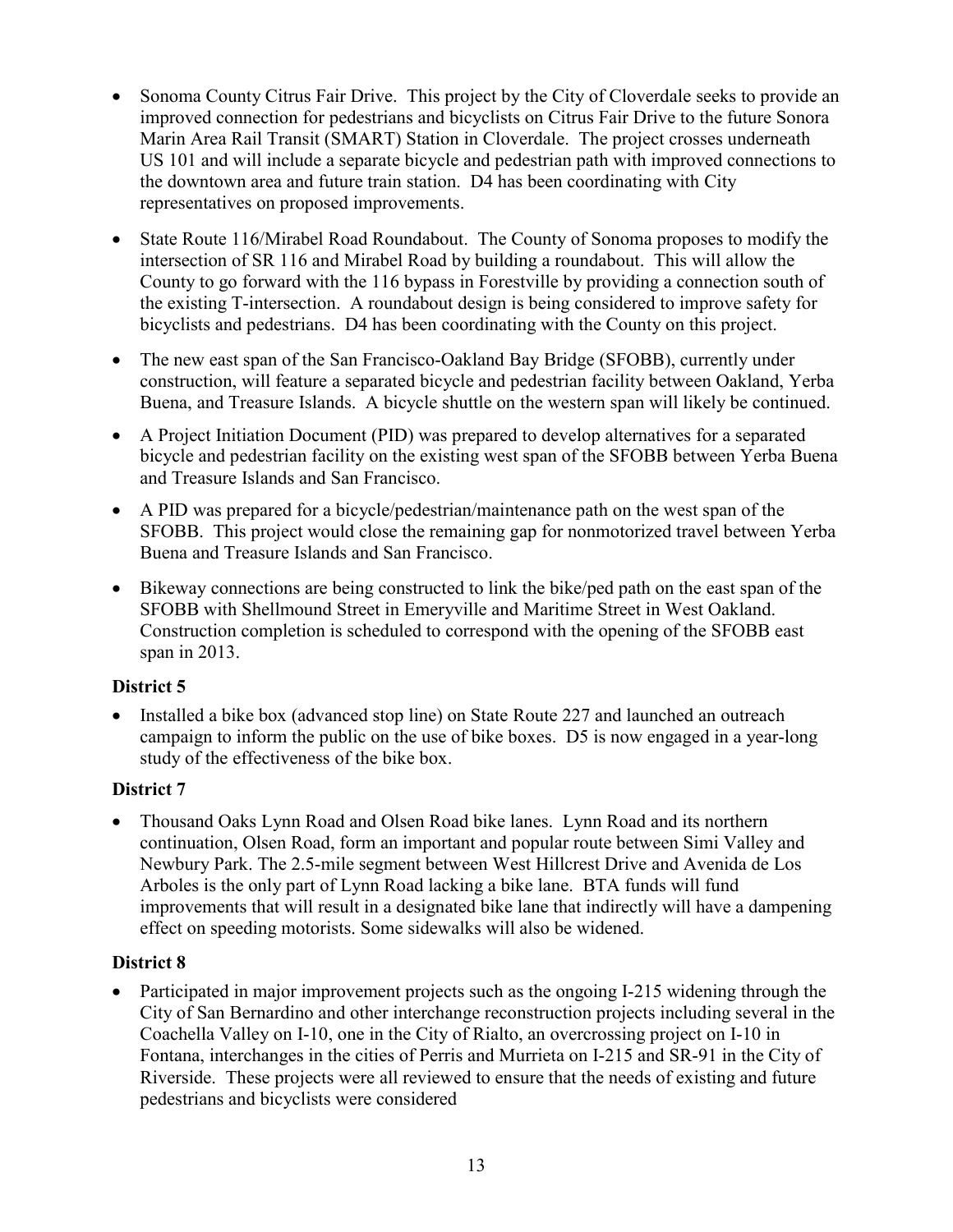### <span id="page-17-0"></span> **Local Transportation Funds (LTF)**

 LTF with revenues generated from .25 percent of the sales tax collected in that county. In Fiscal pedestrian projects were \$25.9 million. [∗](#page-0-0) The Transportation Development Act of 1971 provides that a portion of the sales tax collected in each county be returned to local entities for public transportation purposes. Each county has Year 2008-09, the latest year information is available, total LTF expenditures for bicycle and

### <span id="page-17-1"></span>**Special Taxing Authorities Local Sales Tax and Revenue Bond**

In addition to the statewide .25 percent local sales tax for transportation, counties have the option of levying an additional local sales tax, upon approval by two-thirds of the voters, for county transportation uses. Currently, 19 counties impose a local optional sales tax for transportation. In FY 2008-2009, the latest year information is available, \$15.1 million in local sales taxes and related revenue bonds were expended for bicycle and pedestrian projects.

### <span id="page-17-2"></span> **Statewide Transportation Improvement Program (STIP)**

 The 2010 STIP includes approximately \$211 million from FY 2010-2011 through FY 2014-2015 for projects that are limited to or include bicycle and pedestrian facilities. Typical STIP nonmotorized projects include on-street and off-street bikeways, sidewalk improvements, and improved access to transit.

### <span id="page-17-3"></span> **Public Transportation Account (PTA)**

 infrastructure by funding local and state bus and rail projects. PTA is no longer a viable fund years. AB 105 re-enacted the fuel tax swap and also implemented a new sales tax on diesel. will redirect the revenues for deposit in the State Transportation Account. The PTA only retains PTA, formerly the Transportation Planning and Development Account, was established by the Transportation Development Account to promote the development of the public transportation source in the STIP for nonmotorized transportation projects. Only \$25 million in budget capacity through the STIP is available for PTA in 2011-12. No funds are available in subsequent Instead of requiring the transfer of proceeds from the new sales tax on diesel to the PTA, AB 105 about 25 percent of the total revenues from the sales tax on diesel.

#### <span id="page-17-4"></span>**Clean Air Transportation Improvement Act of 1990**

 obligation bonds for bicycle, rail, and mass transportation purposes. Twenty million dollars were allocated to fund a program of competitive grants to local agencies for capital outlay for bicycle for 27 specified "non-urban" counties. The "non-urban" component of the program funded approximately \$30 million in bicycle and pedestrian improvements. The program is essentially In 1990, California voters approved Proposition 116, the Clean Air and Transportation Improvement Act of 1990. This measure authorized issuance of \$1.99 billion in general improvement projects. The program also included a reservation of approximately \$73 million completed.

#### <span id="page-17-5"></span>**Bicycle Transportation Account (BTA)**

 $\overline{a}$ 

BTA provides state funding for city and county projects that improve safety and convenience for bicycle commuters, including but not limited to:

- New bikeways serving major transportation corridors.
- New bikeways removing travel barriers to potential bicycle commuters.

<span id="page-17-6"></span> ∗ *The Transportation Planning Agencies Annual Report, FY 2008/09* is the most current publication available*.*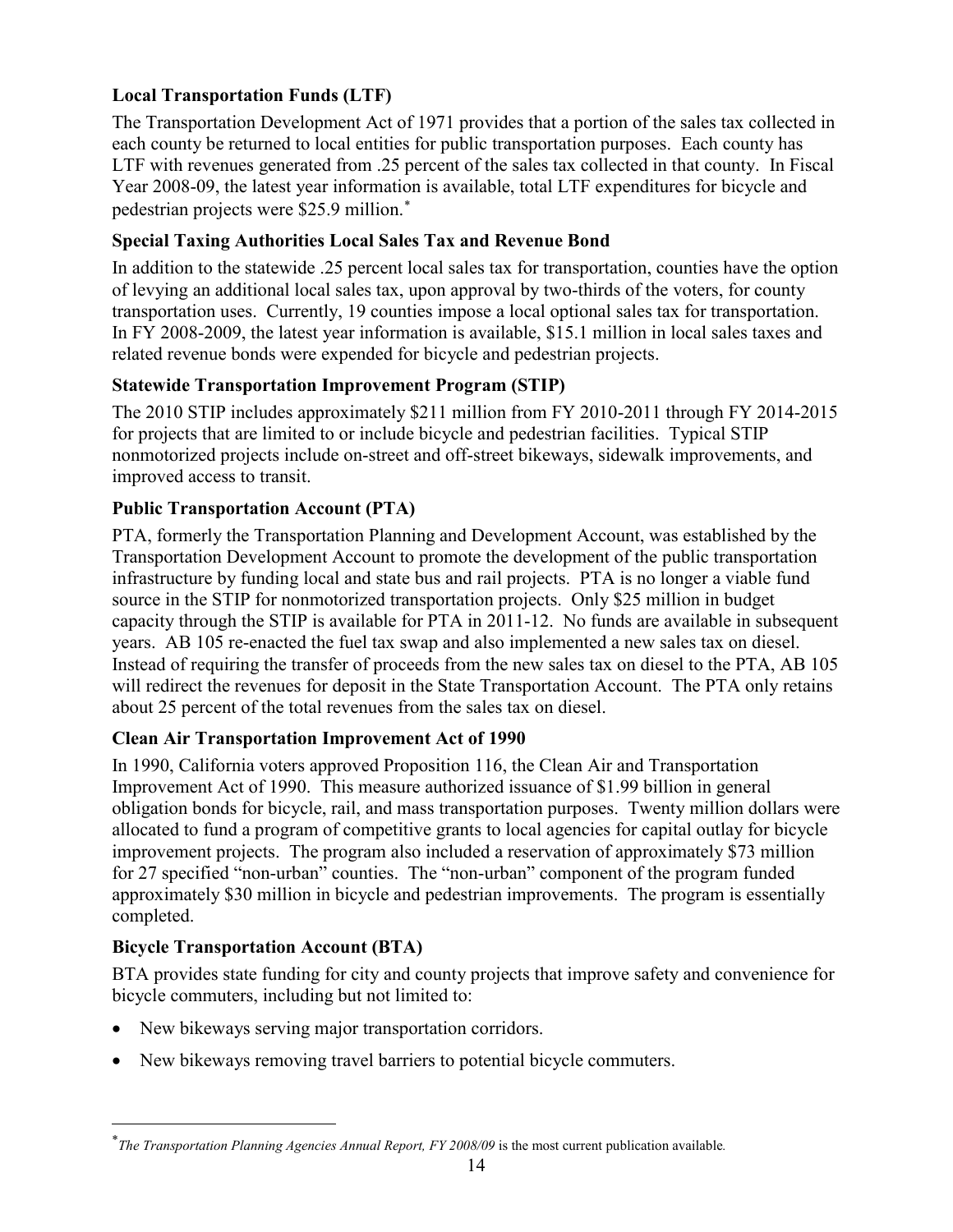- Secure bicycle parking at employment centers, park-and-ride lots, rail and transit terminals and ferry docks and landings.
- Bicycle-carrying facilities on public transit vehicles.
- Installation of traffic control devices to improve the safety and efficiency of bicycle travel.
- Elimination of hazardous conditions on existing bikeways.
- Planning, safety, and education.
- Improvement and maintenance of bikeways.

 applications and recommend projects for funding. The FY 2011-2012 BTA project list is The Department convenes a committee of representatives from the Department, other state agencies, local government representatives, and bicycle advocacy organizations to evaluate included in this report. The table below provides funding information on amounts allocated, encumbered, and expended for active BTA projects through June 2011.

<span id="page-18-0"></span> expended on each BTA award. The list can be sorted by many categories including local agency, award year, and lapse date and can be viewed at the following website: Bicycle Facility Unit staff provided a link to the BTA Project Status Report on the BTA webpage. The report allows local agencies and the public to view amounts allocated and [http://www.dot.ca.gov/hq/LocalPrograms/bta/btawebPage.htm.](http://www.dot.ca.gov/hq/LocalPrograms/bta/btawebPage.htm)

| <b>Fiscal</b><br>Year                                                                                                                                                                                                                                                                                                  | <b>Projects</b><br><b>Awarded</b> | <b>Allocated and</b><br><b>Encumbered</b> | Expended*<br>(June 2011) |
|------------------------------------------------------------------------------------------------------------------------------------------------------------------------------------------------------------------------------------------------------------------------------------------------------------------------|-----------------------------------|-------------------------------------------|--------------------------|
| 2011-12                                                                                                                                                                                                                                                                                                                | 24                                | \$7,200,000                               | \$0                      |
| 2010-11                                                                                                                                                                                                                                                                                                                | 23                                | \$7,200,000                               | \$4,126                  |
| 2009-10                                                                                                                                                                                                                                                                                                                | 23                                | \$7,200,000                               | \$926,358                |
| 2008-09                                                                                                                                                                                                                                                                                                                | 18                                | \$7,200,000                               | \$3,594,130              |
| 2007-08                                                                                                                                                                                                                                                                                                                | 21                                | \$7,200,000                               | \$4,048,031              |
| 2006-07                                                                                                                                                                                                                                                                                                                | 27                                | \$9,190,000                               | \$4,261,522              |
| 2005-06                                                                                                                                                                                                                                                                                                                | 33                                | \$7,190,000                               | \$4,020,116              |
| 2004-05                                                                                                                                                                                                                                                                                                                | 27                                | \$7,190,000                               | \$4,310,167              |
| 2003-04                                                                                                                                                                                                                                                                                                                | 35                                | \$7,190,000                               | \$6,227,651              |
| *Prior to 2010-11, local agencies were allowed up to 8 years to complete projects; initially 3 to<br>complete and an additional 5 with a cooperative work agreement, if necessary, to complete projects.<br>Budget language has been approved that changes the completion time to 6 years beginning with<br>2010-2011. |                                   |                                           |                          |

#### **Bicycle Transporation Account Active Projects by Fiscal Year**

#### <span id="page-18-1"></span>**State Safe Routes to School Program (SRTS, SR2S)**

The Department administers State (SR2S) and federal (SRTS) Safe Routes to School funding. The passage of Assembly Bill (AB) 1475 in 1999 created SR2S as a two-year demonstration with funding of \$20 million per year for projects that improve safety on routes to school. In 2001, SB 10 extended the program three years to January 1, 2005. In 2004, Senate Bill (SB) 1087 extended the program until January 1, 2008. In 2007, AB 57 extended the program indefinitely.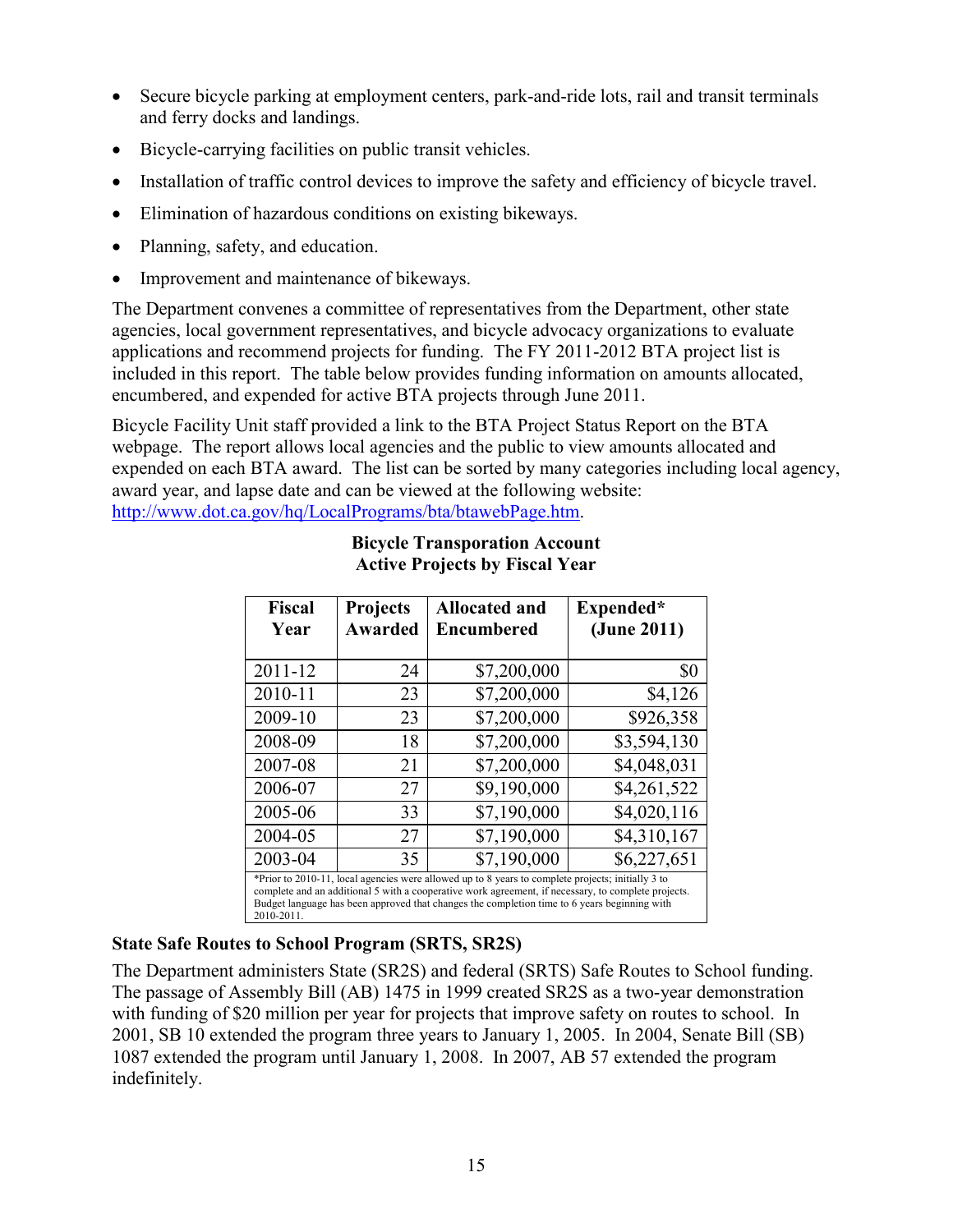### <span id="page-19-0"></span> **Environmental Enhancement and Mitigation (EEM) Fund**

 projects that offset environmental impacts of public transportation facilities. This program rests, scenic overlooks, trails and trailheads, parks and snow-parks. In 1999, SB 117 eliminated the In 1989, AB 471 required the Legislature to allocate \$10 million annually for ten years for became known as the EEM program. The EEM program consists of four categories of projects. One of those categories, Roadside Recreation, can be used for the acquisition and/or development of roadside recreational opportunities and include parks and greenways, roadside ten year sunset provision to allow the program to continue.

 of modifying existing or constructing new transportation facilities. The California Natural Commission. In FY 2010-2011, \$10 million was available for the EEM program. The FY 2010- Projects requesting EEM funds must be directly or indirectly related to the environmental impact Resources Agency recommends projects for approval by the California Transportation 2011 EEM project list is included in this report.

# <span id="page-19-1"></span> **Federal-Aid Funds**

#### <span id="page-19-2"></span> **Safe Accountable, Flexible, Efficient Transportation Equity Act: A Legacy for Users (SAFETEA-LU)**

Several categories of federal transportation funding may be expended for bicycle and pedestrian projects. This section summarizes the federal funding sources available for nonmotorized transportation projects and estimates the fiscal impact of these sources.

#### <span id="page-19-3"></span>**Transportation Enhancement (TE) Activities Program**

Ten percent of each state's Surface Transportation Program (STP) must be set aside for TE activities. Three of the 12 defined TE categories are bicycle and pedestrian related:

- 1. Provision of facilities for bicyclists and pedestrians.
- 2. Provision of safety and educational activities for pedestrians.
- 3. Bicyclists and preservation of abandoned railway corridors.

 and walking. California is receiving \$166 million in 2010 STIP TE for programming in the 2013-2014 and 2014-2015 funding years. The FHWA and the National Transportation bicycle and pedestrian-related projects are as follows: These funds may be used for the construction of bicycle and pedestrian transportation facilities, or nonconstruction projects such as training, brochures, and route maps related to safe bicycling Enhancements Clearinghouse provide various reports on individual TE obligations\* . Since 1992, California has obligated more than \$866 million of TE funds. Of that amount, obligations for

- Pedestrian and bicycle facilities \$381 million[\\*](#page-17-6)
- Pedestrian and bicycle safety and education \$89 million
- Rails to Trails \$93 million

#### <span id="page-19-4"></span> **Congestion Mitigation and Air Quality Improvement (CMAQ) Program**

 The CMAQ program was created by the Intermodal Surface Transportation Efficiency Act of 1991 and reauthorized by the Transportation Efficiency Act for the 21<sup>st</sup> Century in 1998 and SAFETEA-LU in 2005. The CMAQ program funds projects that reduce transportation related

<sup>\*&</sup>lt;br>「FHWA website: <u>http://www.fhwa.dot.gov/environment/te/app\_ob\_summ.htm</u> and National Transportation Enhancements Clearinghouse website: <u>http://www.enhancements.org/Stateprofile.asp</u>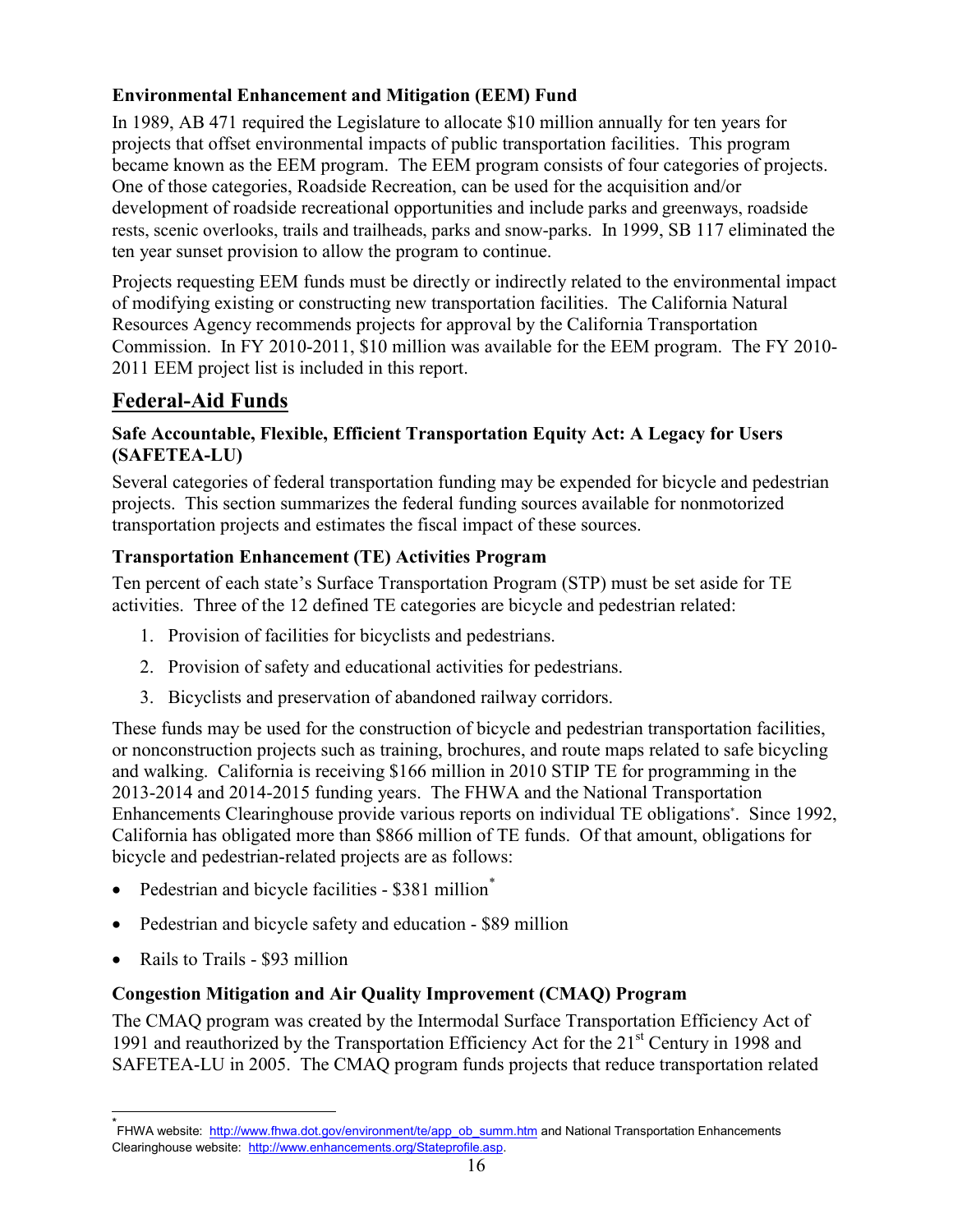emissions to help achieve and maintain national ambient area air quality standards in nonattainment and maintenance areas for ozone, carbon monoxide, and particulate matter.

 \$21.3 million in CMAQ funds were obligated for 91 bicycle and pedestrian projects CMAQ funds may be used for constructing bicycle and pedestrian projects such as trails, walkways, or storage facilities or nonconstruction projects such as marketing efforts designed to encourage bike riding and walking and education and outreach programs intended to increase public knowledge about the benefits of biking and walking. In Fiscal Year (FY) 2009-2010,

#### <span id="page-20-0"></span>**Federal Safe Routes to School (SRTS)**

awarded 219 projects, totaling \$91 million. The  $3<sup>rd</sup>$  cycle list for Federal Fiscal Year (FFY) Section 1404 of SAFETEA-LU created the federal SRTS program in 2005. The funds are available for infrastructure and non-infrastructure projects that improve facilities and encourage elementary and middle school students to walk and bicycle to school. To date the program has 2010-11 to FFY 2012-13 will include approximately \$42 million for improving safe routes to school.

### <span id="page-20-1"></span>**Highway Safety Improvement Program (HSIP)**

In 2005, SAFETEA-LU established a new HSIP for reducing traffic fatalities and serious injuries on public roads. This funding is split equally between state highways and local roadways. The first four HSIP cycles funded 547 local roadway projects from a total of \$218 million in funds in FFYs 2006 through 2011. The 5th HSIP cycle is planned for the 2012 FFY and will include approximately \$50 million for improving safety on local roadways.

#### <span id="page-20-2"></span> **Nonmotorized Transportation Pilot Program**

 \$25 million from the Highway Trust Fund during FY 2006 through 2009 to the County of Marin the public. The selected communities will also assess the effectiveness of these investments in and promoting better health and a cleaner environment. SAFETEA-LU created the Nonmotorized Transportation Pilot Program to demonstrate the extent to which bicycling and walking can shift and replace vehicular traffic. The program provides and three other communities: Columbia, Missouri; Minneapolis-Saint Paul, Minnesota; and Sheboygan County, Wisconsin. The funds are to be used to construct a network of nonmotorized transportation infrastructure facilities, including sidewalks, bicycle lanes, and pedestrian and bicycle trails that connect directly with transit stations, schools, residences, businesses, recreation areas, and other community activity centers. Funds are also available for educating decreasing congestion and energy usage, improving safety, increasing bicycling and walking,

 rail service. It will be a vital link in Marin's overall bicycle and pedestrian network and a key connection in the 24-mile North-South Greenway, providing a direct, level route through a 250-foot high ridge between Larkspur and San Rafael. The project in Marin County is the Cal Park Pathway and Tunnel and will become one of the few rails-with-trails projects in the country, consisting of a paved, multiuse pathway and interurban

#### <span id="page-20-3"></span>**High Priority Projects (HPP)**

 There are currently 49 HPP earmarks authorized by various public laws that have funds available for pedestrian and/or bicycle improvements along California's roads. These funds are authorized by Congress and are available until expended or rescinded in federal law.

#### <span id="page-20-4"></span>**Forest Highways Program**

 In California, the Forest Highways Program provides funding to resurface, restore, rehabilitate, administered by the FHWA's Federal Lands Highway Office, in partnership with the US or reconstruct public roads that provide access to, or are within, a national forest. The program is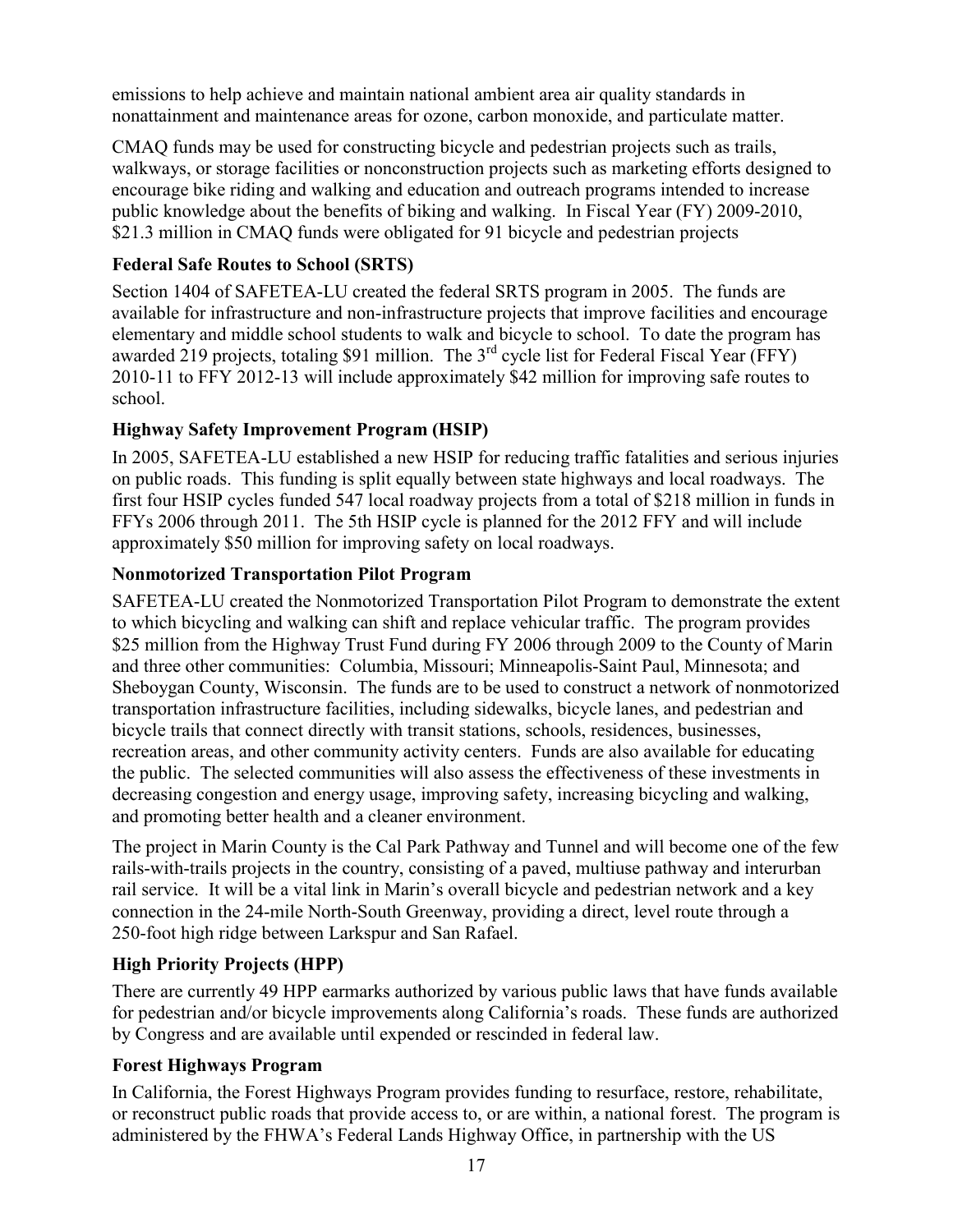Department of Agriculture Forest Service (FS) and the Department. Project eligibility is based on criteria identified from land use planning and impacts from transportation facilities. Application scoring includes points for improving safety for bicycling and walking.

#### <span id="page-21-0"></span> **Transportation, Community and System Preservation (TCSP) Program**

 must provide a funding match. The TCSP Program provides funds to states, metropolitan planning organizations, and local and tribal governments for projects to integrate transportation, community, and system preservation. Eligible projects include transit-oriented development plans and traffic calming measures in addition to projects that reduce the impacts of transportation on the environment. Each state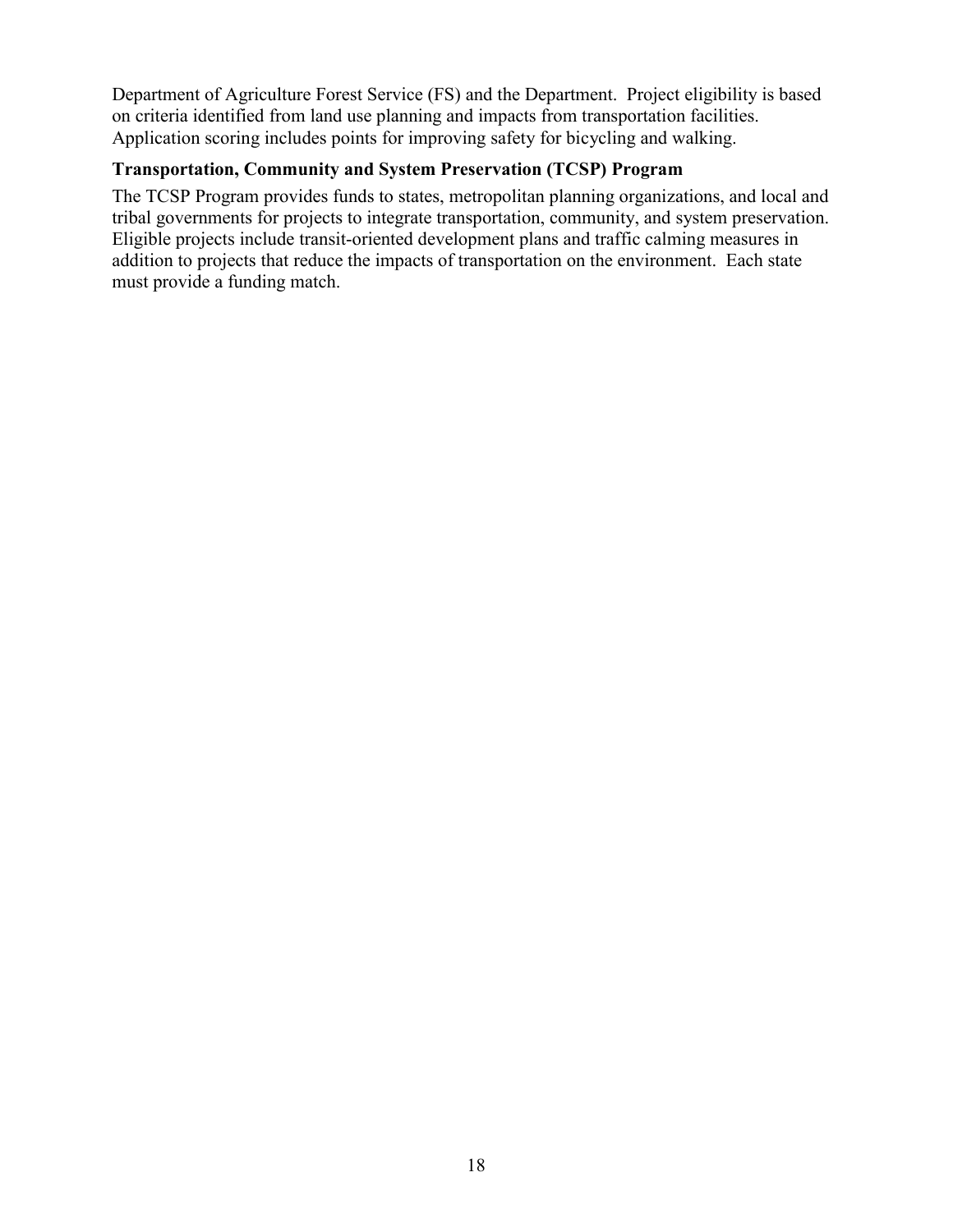# <span id="page-22-0"></span> **Appendix I State Statutes Concerning Bicycling and Walking**

# <span id="page-22-1"></span>**Streets and Highways Code**

| Section 104   | The Department may acquire real property for the construction and<br>maintenance of nonmotorized transportation facilities.                                                                                                                                                                                                         |  |  |
|---------------|-------------------------------------------------------------------------------------------------------------------------------------------------------------------------------------------------------------------------------------------------------------------------------------------------------------------------------------|--|--|
| Section 886   | There is a bicycle facilities coordinator in the Department who is<br>responsible for the administration of bicycle-related activities of the<br>Department.                                                                                                                                                                        |  |  |
| Section 887.2 | The Department shall publish a statewide map illustrating State<br>highway routes available for the use of bicyclists and, where bicyclists<br>are prohibited from using a State highway, alternate routes.                                                                                                                         |  |  |
| Section 887.6 | The Department may enter into cooperative agreements with public<br>agencies for the construction and maintenance of nonmotorized<br>transportation facilities, which generally follow a State highway right<br>of way where the Department has determined that the facility will<br>improve safety and convenience for bicyclists. |  |  |
| Section 887.8 | (a) After consulting with the law enforcement agency having primary<br>traffic law enforcement responsibility with respect to a state<br>highway, the Department may construct and maintain<br>nonmotorized facilities approximately paralleling that highway.                                                                      |  |  |
|               | (b) Where the traffic safety or capacity of the highway would be<br>increased, the Department shall pay for the construction and<br>maintenance of nonmotorized transportation facilities<br>approximately paralleling the highway.                                                                                                 |  |  |
|               | The Legislature finds and declares that the construction and<br>(c)<br>maintenance of nonmotorized transportation facilities constitute a<br>highway purpose under Article XIX of the California constitution,<br>and justify the expenditure of highway funds and the exercise of<br>eminent domain therefor.                      |  |  |
| Section 888   | The Department shall not construct a freeway that will sever or destroy<br>an existing major route for nonmotorized traffic unless a reasonable,<br>safe, and convenient alternate route is provided or such a route exists.                                                                                                        |  |  |
| Section 888.2 | Specifies circumstances under which the Department shall incorporate<br>nonmotorized transportation facilities in the design of freeways on the<br>State Highway System.                                                                                                                                                            |  |  |
| Section 888.4 | Requires a minimum of \$360,000 to be budgeted annually from the<br>State Highway Account for nonmotorized transportation facilities to be<br>used in conjunction with the State Highway System.                                                                                                                                    |  |  |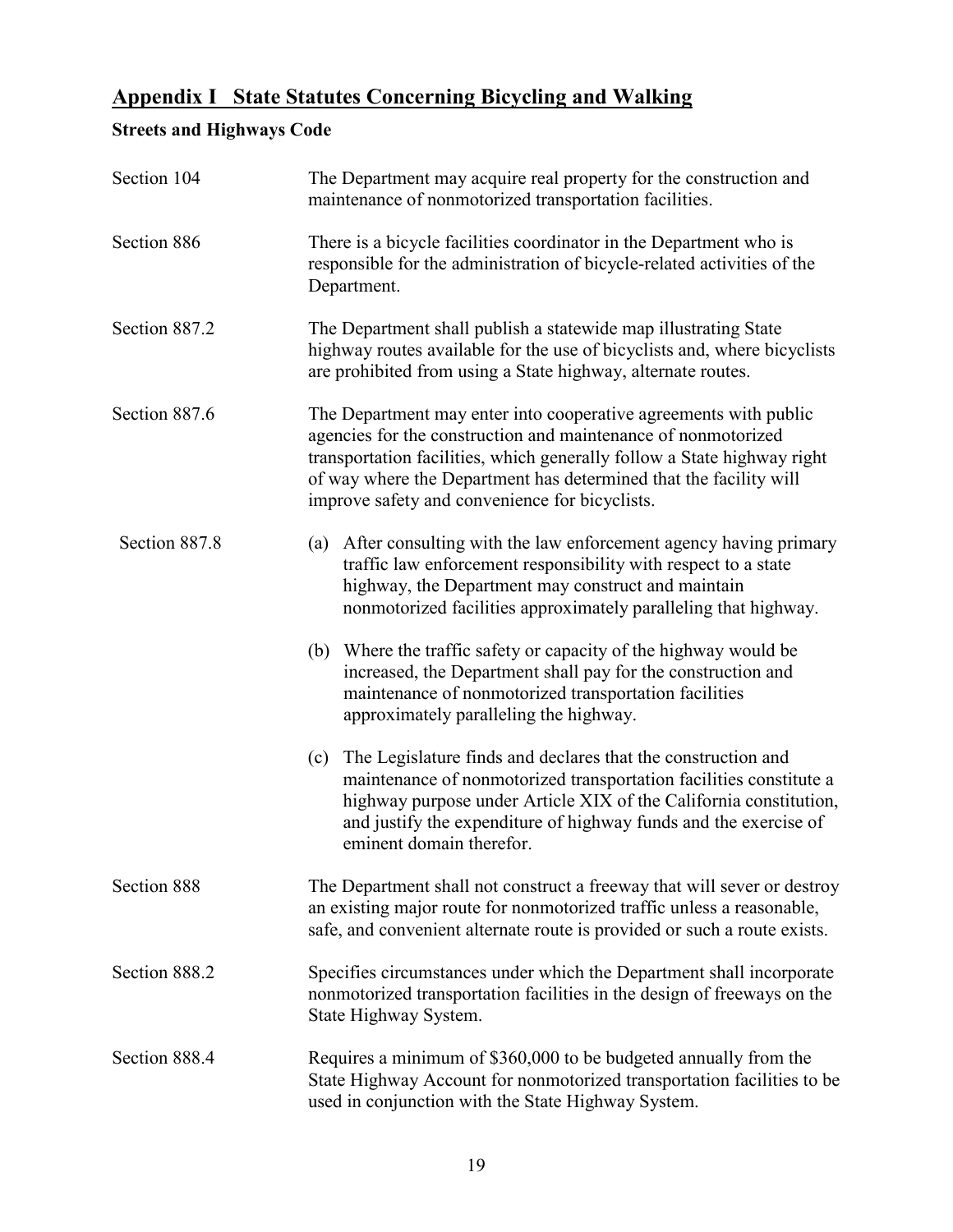<span id="page-23-1"></span><span id="page-23-0"></span>

| Section 888.8                 | The Department may undertake demonstration projects, perform<br>technical studies, and use available federal funds for state or local<br>agency bicycle programs.                                           |
|-------------------------------|-------------------------------------------------------------------------------------------------------------------------------------------------------------------------------------------------------------|
| Sections 890-894.2            | Defines bicycle commuters and bikeways and require the Department<br>to establish minimum bikeway design criteria, outline bikeway plan<br>requirements, and administer the Bicycle Transportation Account. |
| Section $2106(b)$             | Specifies the amount to be transferred into the Bicycle Transportation<br>Account.                                                                                                                          |
| <b>Public Utilities Code</b>  |                                                                                                                                                                                                             |
| Sections 99233.3<br>and 99400 | Governs the use of Local Transportation Fund revenues for<br>nonmotorized projects. The Transportation Development Act of<br>1971 created these provisions.                                                 |
| <b>Vehicle Code</b>           |                                                                                                                                                                                                             |
| Section 21200                 | Bicyclist's rights and responsibilities for traveling on highways.                                                                                                                                          |
| Section 21201                 | Bicycle equipment requirements on roadways, highways, sidewalks,<br>bike paths, etc.                                                                                                                        |
| Section 21202                 | Bicyclist's position on roadways when traveling slower than the<br>normal traffic speed.                                                                                                                    |
| Section 21206                 | Allows local agencies to regulate operation of bicycles on pedestrian<br>or bicycle facilities.                                                                                                             |
| Section 21207                 | Allows local agencies to establish bike lanes on non-state highways.                                                                                                                                        |
| Section 21207.5               | Prohibits motorized bicycles on bike paths or bike lanes.                                                                                                                                                   |
| Section 21208                 | Specifies permitted movements by bicyclists from bike lanes.                                                                                                                                                |
| Section 21209                 | Specifies permitted movements by motorists in bike lanes.                                                                                                                                                   |
| Section 21210                 | Prohibits bicycle parking on sidewalks unless pedestrians have an<br>adequate path.                                                                                                                         |
| Section 21211                 | Prohibits impeding or obstruction of bicyclists on bike paths.                                                                                                                                              |
| Section 21212                 | Requires a bicyclist less than 18 years of age to wear an approved<br>helmet.                                                                                                                               |
| Section 21717                 | Requires a motorist to drive in a bike lane prior to making a turn.                                                                                                                                         |
| Section 21949                 | Requires all levels of government in the State to provide safe and<br>convenient facilities for pedestrians.                                                                                                |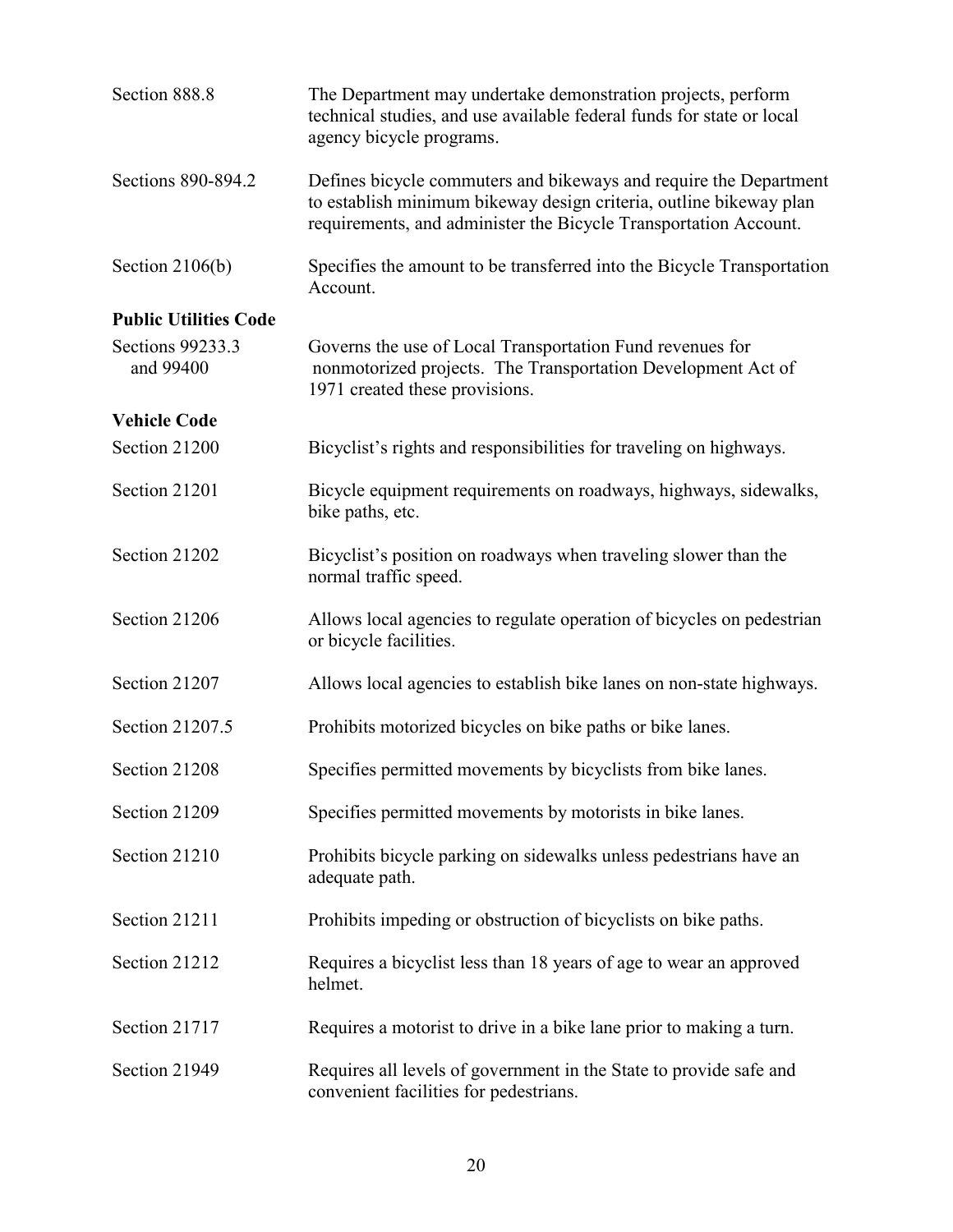<span id="page-24-0"></span>

| Section 21960          | Authority to close freeways and expressways to bicyclists and<br>pedestrians.                              |
|------------------------|------------------------------------------------------------------------------------------------------------|
| Section 21450.5        | Requires detection of bicycles and motorcycles at traffic actuated<br>signals.                             |
| <b>Government Code</b> |                                                                                                            |
| Section 65040.2        | Requires development of guidelines for including all travel modes in<br>general plan circulation elements. |
| Section 65302          | Requires general plan circulation elements to plan for all users of<br>streets, roads, and highways.       |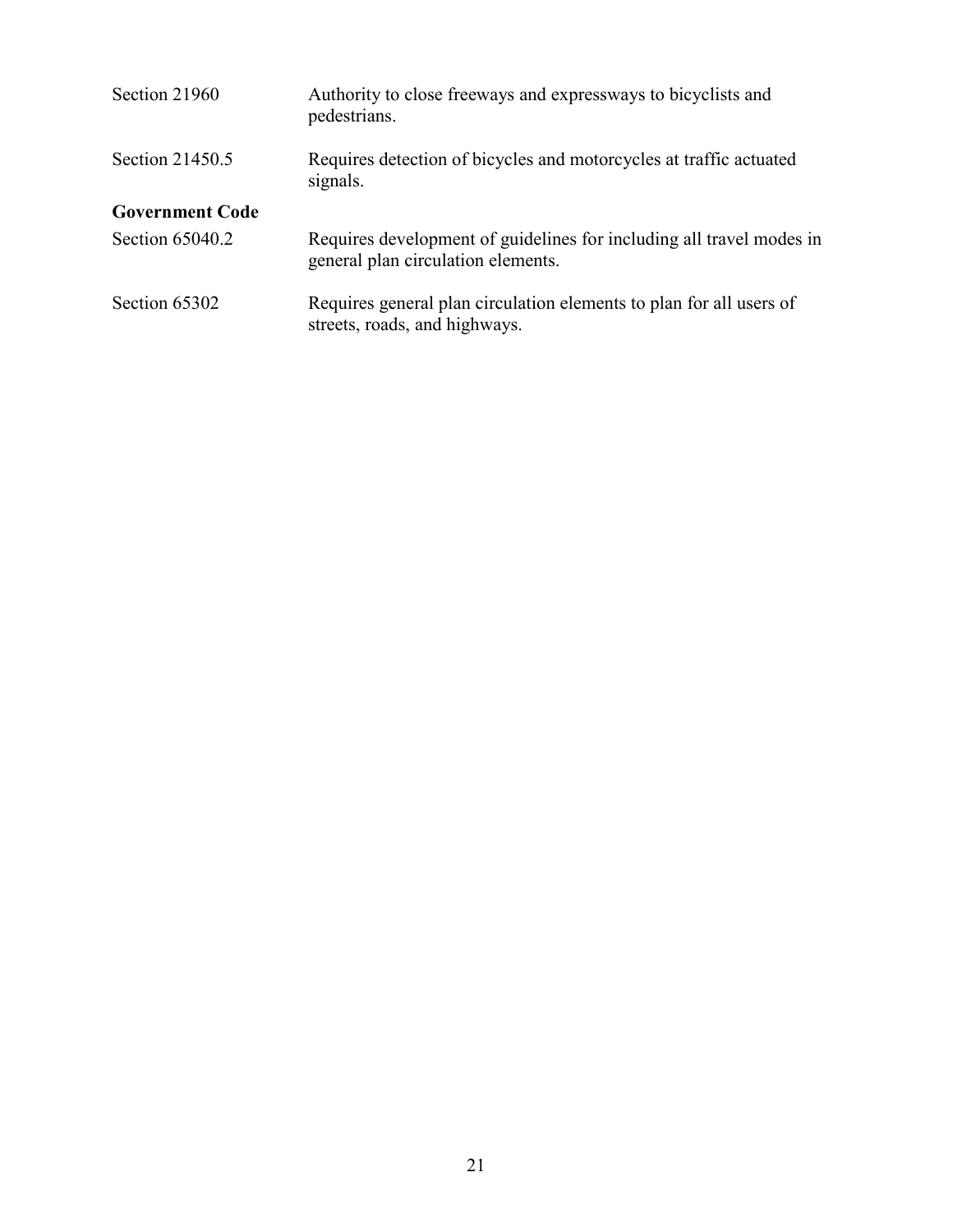# <span id="page-25-0"></span> **Appendix II Nonmotorized Information Websites**

U.S. Department of Transportation Bicycle/Pedestrian Design Guidance <http://www.fhwa.dot.gov/environment/bikeped/design.htm>

Deputy Directive DD-64-R1 – California Department of Transportation Policy on Complete Streets - Integrating the Transportation System http://www.dot.ca.gov/hq/tpp/offices/ocp/complete\_streets\_files/dd\_64\_r1\_signed.pdf

Assembly Concurrent Resolution 211 – Encourages local agencies to accommodate bicyclists and pedestrians in their infrastructure [http://www.dot.ca.gov/hq/tpp/offices/bike/guidelines\\_files/guidelines\\_files.pdf](http://www.dot.ca.gov/hq/tpp/offices/bike/guidelines_files/guidelines_files.pdf) 

Caltrans Division of Local Assistance – Nonmotorized project funding <http://www.dot.ca.gov/hq/LocalPrograms>

Caltrans Division of Transportation Planning – Bicycle Program <http://www.dot.ca.gov/hq/tpp/offices/bike/index.html>

HDM <http://www.dot.ca.gov/hq/oppd/hdm/hdmtoc.htm>

CA MUTCD

<http://www.dot.ca.gov/hq/traffops/signtech/mutcdsupp/pdf/camutcd/CaliforniaMUTCD.pdf>

Bicycle Transportation Account (BTA) Program <http://www.dot.ca.gov/hq/LocalPrograms/bta/btawebPage.htm>

Project Development Procedures Manual, Chapter 31- Nonmotorized Transportation Facilities [http://www.dot.ca.gov/hq/oppd/pdpm/chap\\_pdf/chapt31.pdf](http://www.dot.ca.gov/hq/oppd/pdpm/chap_pdf/chapt31.pdf) 

Department of Transportation Bicycle and Pedestrian Program Contacts <http://www.dot.ca.gov/hq/tpp/offices/bike/contacts.html>

Livable Communities Information [http://www.dot.ca.gov/hq/tpp/offices/ocp/livable\\_communities.html](http://www.dot.ca.gov/hq/tpp/offices/ocp/livable_communities.html) 

Active Transportation / Livable Communities Working Group [http://www.dot.ca.gov/hq/tpp/offices/ocp/livable\\_communities.html](http://www.dot.ca.gov/hq/tpp/offices/ocp/livable_communities.html) 

Transportation Tools to Improve Children's Health and Mobility <http://www.dot.ca.gov/hq/LocalPrograms/TransportationToolsforSR2S.pdf>

 Transportation Enhancements Program <http://www.dot.ca.gov/hq/TransEnhAct/TransEnact.htm>

Environmental Enhancement and Mitigation Program <http://www.dot.ca.gov/hq/LocalPrograms/EEM/homepage.htm>